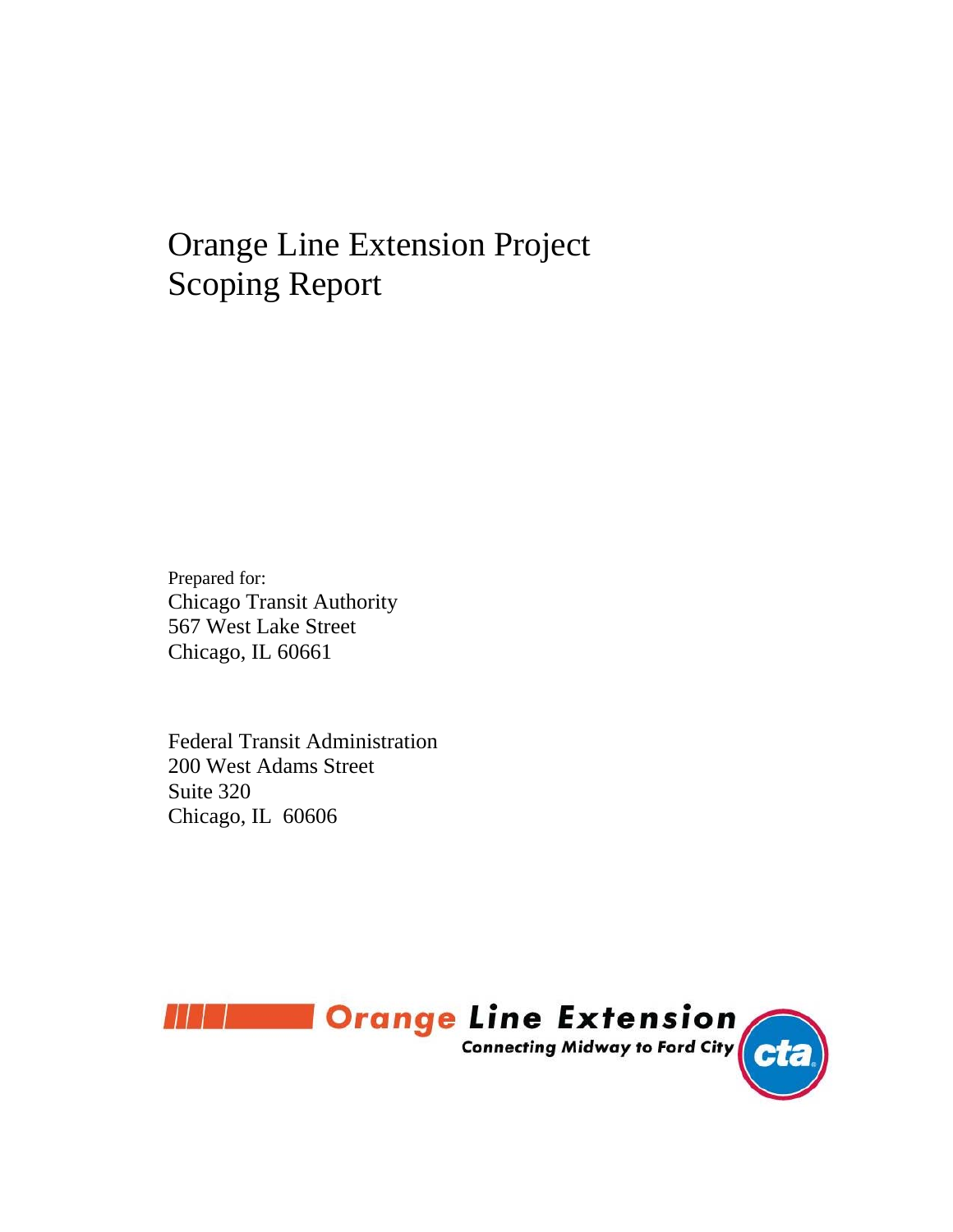Prepared by:

77 T T



125 South Wacker Drive Suite 600 Chicago, IL 60606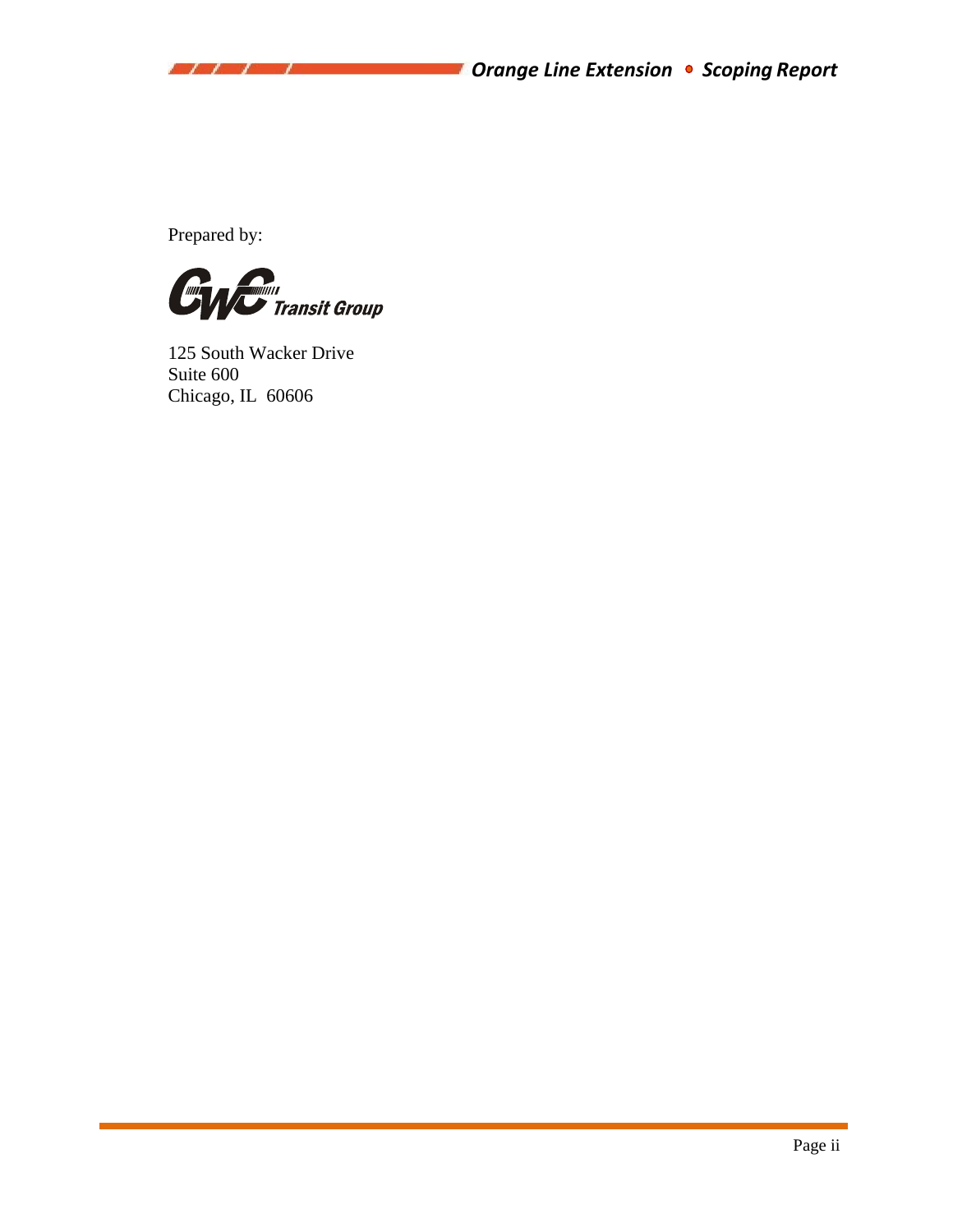| 1.1<br>1.2<br>1.3 |                                                                         |  |
|-------------------|-------------------------------------------------------------------------|--|
|                   |                                                                         |  |
|                   |                                                                         |  |
|                   | 1.3.3 Locally Preferred Alternative (LPA): Fixed Guideway Alternative 7 |  |
| 1.4               |                                                                         |  |
| 1.5               |                                                                         |  |
| 1.6               |                                                                         |  |
|                   |                                                                         |  |
| 2.1               |                                                                         |  |
| 2.2               | Draft Environmental Impact Statement (DEIS) Scoping Activities 9        |  |
|                   |                                                                         |  |
|                   |                                                                         |  |
| 2.3               |                                                                         |  |
| 2.4               |                                                                         |  |
|                   |                                                                         |  |
|                   |                                                                         |  |
|                   |                                                                         |  |
|                   |                                                                         |  |
| 2.5               |                                                                         |  |
|                   |                                                                         |  |
|                   |                                                                         |  |
|                   |                                                                         |  |
|                   | 2.5.2.2                                                                 |  |
|                   |                                                                         |  |
|                   | 2.5.2.5                                                                 |  |
|                   | Additional Outreach During Public Scoping Period 15<br>2.5.2.6          |  |
|                   | 2.5.2.7                                                                 |  |
|                   |                                                                         |  |
|                   |                                                                         |  |
|                   |                                                                         |  |
|                   |                                                                         |  |
| 2.6               |                                                                         |  |
|                   |                                                                         |  |
| 3.1               |                                                                         |  |
| 3.2               |                                                                         |  |
| 3.3               |                                                                         |  |
| 3.4               |                                                                         |  |
|                   |                                                                         |  |
|                   |                                                                         |  |

 $(1111)$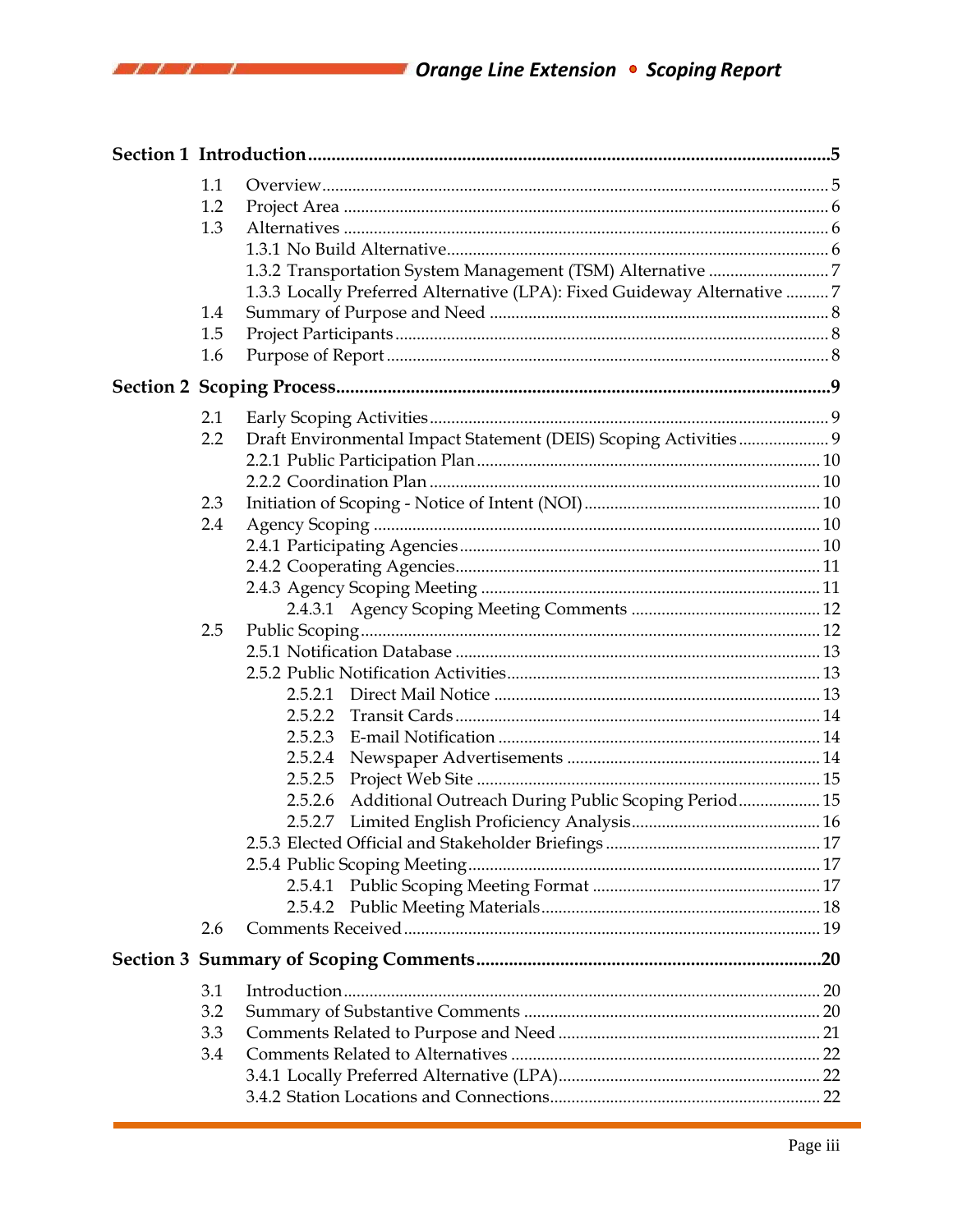# *Orange Line Extension Scoping Report*

| 3.5 |                                                              |  |
|-----|--------------------------------------------------------------|--|
|     |                                                              |  |
|     |                                                              |  |
|     |                                                              |  |
|     |                                                              |  |
|     |                                                              |  |
|     |                                                              |  |
|     |                                                              |  |
|     |                                                              |  |
|     |                                                              |  |
| 3.6 | Comments Submitted by Federal, State, and Other Agencies  26 |  |
|     |                                                              |  |
|     |                                                              |  |
|     |                                                              |  |
| 4.1 |                                                              |  |
| 4.2 |                                                              |  |
| 4.3 |                                                              |  |
| 4.4 |                                                              |  |
|     |                                                              |  |

| Public Participation Plan<br>Appendix A |  |
|-----------------------------------------|--|
|-----------------------------------------|--|

#### Appendix B Notice of Intent

 $\prime$   $\prime$   $\prime$ 

- Appendix C Participating Agencies
- Appendix D Participating Agency Invitation Letters
- Appendix E Agency Scoping Meeting
- Appendix F Agencies and Organizations Notified of Scoping
- Appendix G Notification Materials
- Appendix H Scoping Meeting Materials
- 
- Appendix I Meeting Presentation<br>Appendix J Meeting Exhibit Board Meeting Exhibit Boards
- Appendix K Public Scoping Meeting Transcripts
- Appendix L Public Scoping Written Comments
- Appendix M Agency Scoping Comments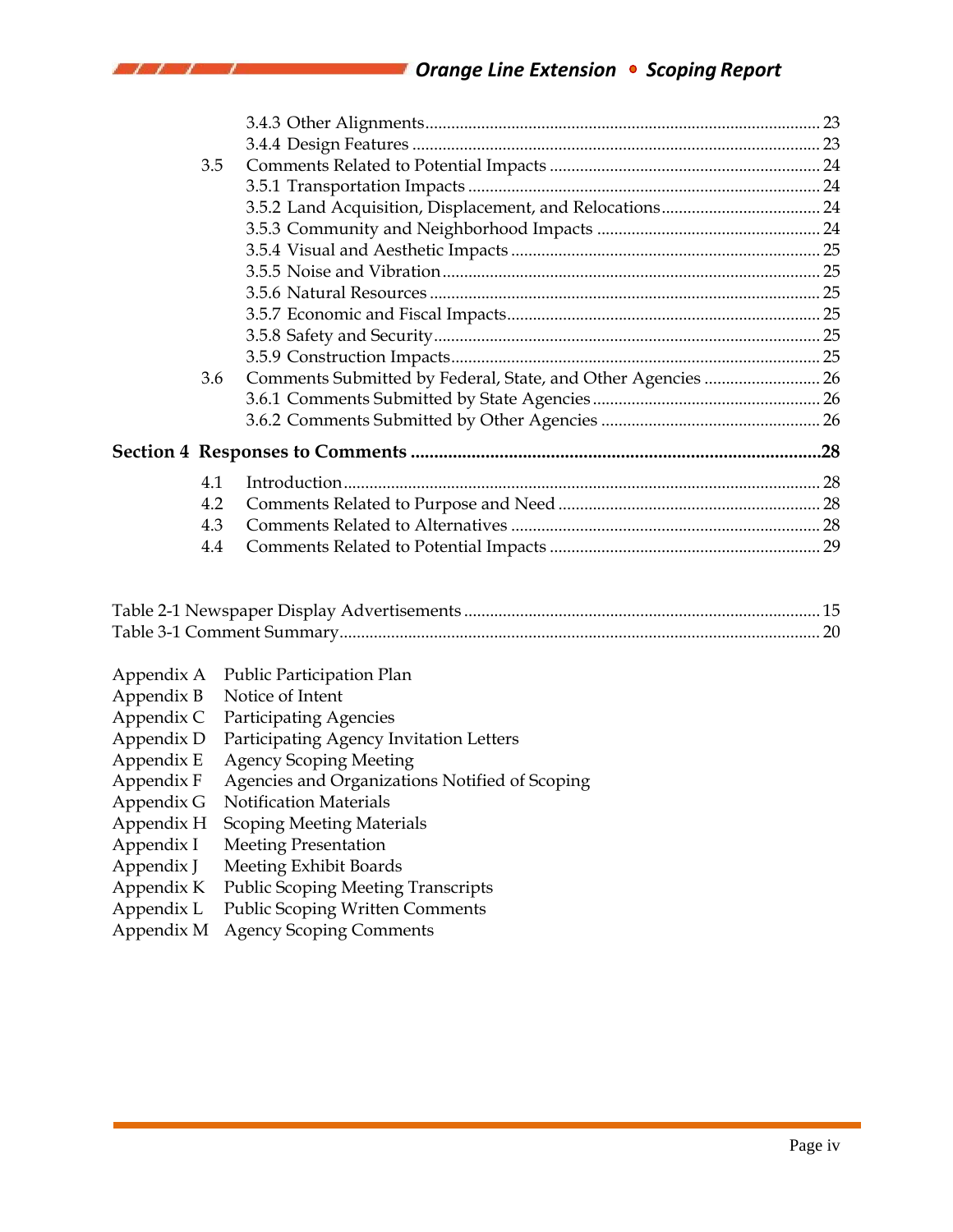# **Section 1 Introduction**

# **1.1 Overview**

The Chicago Transit Authority (CTA) is proposing to make transportation improvements by extending the Orange Line, a heavy rail transit line, to connect Midway Station at the Midway International Airport to Ford City. CTA and the Federal Transit Administration (FTA) will be preparing an Environmental Impact Statement (EIS) that will evaluate the environmental effects of constructing and operating the proposed extension. FTA is the federal lead agency and CTA is the local lead agency.

The Orange Line opened in 1993, providing service to the southwest side of Chicago and Midway International Airport. The original project proposal was for the southern terminal of the Orange Line to be located in the vicinity of the Ford City Mall. Due to funding limitations, the terminus was shortened to Midway Airport. The regional long range transportation plan developed by the Chicago Metropolitan Agency for Planning (CMAP), has included an extension of the Orange Line since the early 1990s.

In 2008, CTA and the Federal Transit Administration (FTA) began the Alternatives Analysis (AA) process, for the proposed Orange Line Extension. The Orange Line Extension project has completed an Alternatives Analysis (AA) and conducted early scoping on the potential range of alternatives. The results of that study may be found in the Locally Preferred Alternative Report (CTA 2009) and which is incorporated here by reference. The AA provides the reasoning for decisions regarding the identification and narrowing of the range of alternatives. The AA process identified an initial set of four corridors and eleven transit modal technologies. The process screened these options into a set of four conceptual alternatives that potentially met the project purpose. These alternatives were screened against criteria related to constructability, right-of-way constraints, impacts of configurations, and operational concerns. This screening step narrowed the range of alternatives to three build alternatives and a no build alternative and a transportation system management (TSM) alternative. These alternatives were screened against the goals, objectives, and evaluation criteria established for the project. In addition, input from stakeholders, the public, and agencies was solicited in the process of narrowing the range of alternatives. The AA process resulted in the identification of a locally preferred alternative (LPA), the No Build Alternative, and a TSM Alternative that will be carried forward into the DEIS. A Locally Preferred Alternative (LPA) was identified through the AA process and designated by the Chicago Transit Board in August 2009.

The study of the Alternative Analysis is situated about 10 miles southwest of the Chicago Central area (commonly referred to as the "Loop") and encompasses approximately four square miles. The boundaries of the study area are 59<sup>th</sup> Street on the north, 79<sup>th</sup> Street on the south, Pulaski Road on the east, and Laramie Avenue on the west. Chicago Midway Airport is located in the northwestern portion of the study area.

The study area boundaries are major, recognizable streets, used to clearly define where possible alternatives would be considered. However, travel patterns and analysis beyond the study area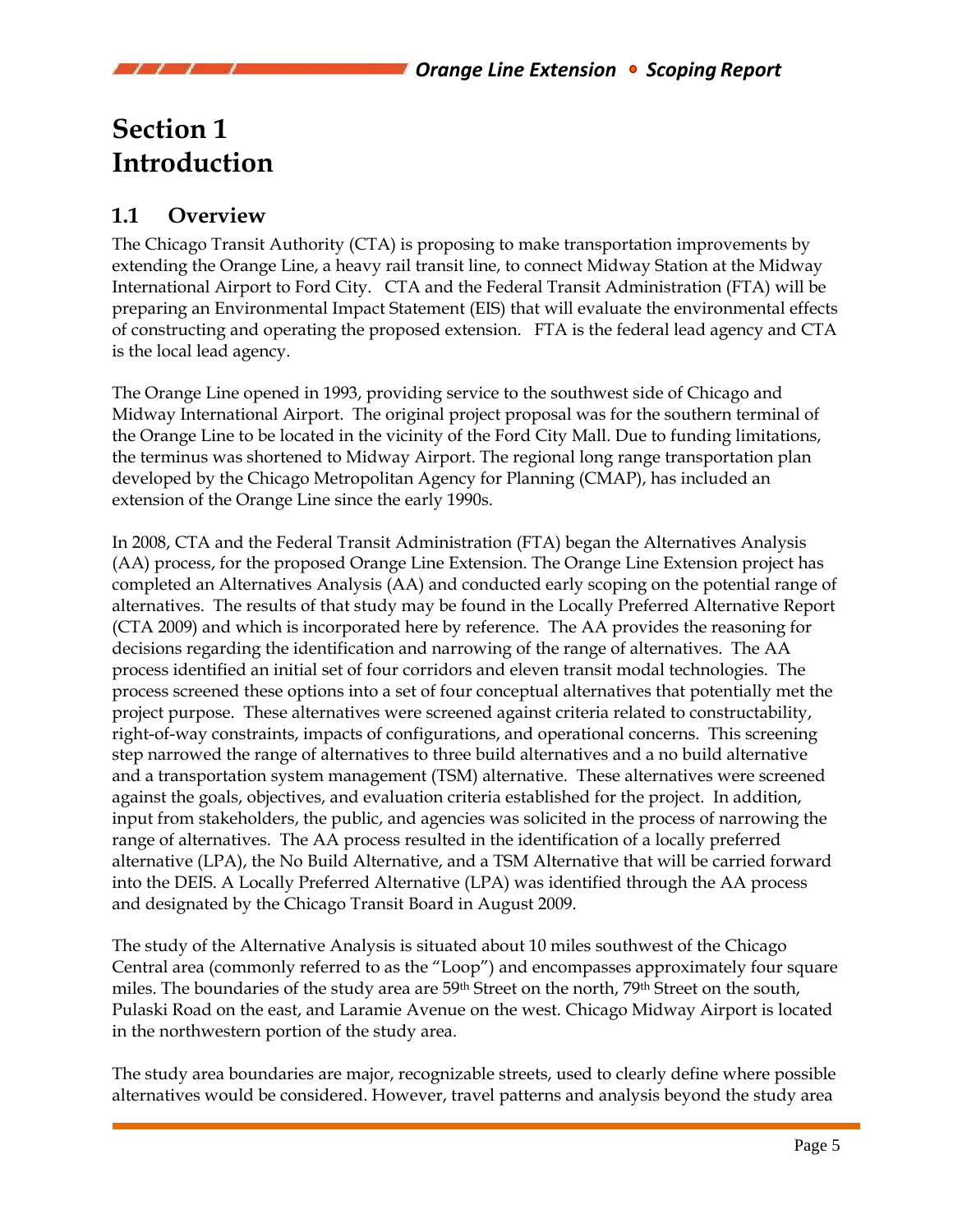are integral components to the study and are included as necessary.

The study area encompassed parts of three community areas within the City of Chicago, along with portions of the Village of Bedford Park and the City of Burbank. Chicago community areas include portions of Ashburn, Clearing, and West Lawn. The study area is highly developed, with significant residential (primarily single family), industrial, transportation and commercial (retail and office) development.

The EIS will evaluate the LPA along with a No Build Alternative, and a Transportation System Management (TSM) Alternative developed during the AA process. Subsequent to the completion of the AA process, FTA and CTA initiated the public and agency NEPA scoping to obtain input on the scope of the EIS. The Notice of Intent (NOI) identified the three alternatives carried forward from the AA for evaluation. This report summarizes the results of the NEPA scoping process.

The Draft EIS (DEIS) will build upon the AA studies and form the basis for performance of Preliminary Engineering and preparation of a subsequent Final EIS. One of the primary purposes of scoping is to identify possible environmental impacts of the project, and eliminate proposed alternatives with substantial environmental impacts from further analysis. Transit improvements on the southwest side could be financed with a mix of local, state, federal New Starts, and other federal funds. Accordingly, the project will be executed in compliance with current FTA Section 5309 New Starts guidelines, and all environmental documents will satisfy NEPA requirements.

# **1.2 Project Area**

The proposed project area is located about 10 miles southwest of the Chicago Central Area (commonly referred to as the "Loop"). The limits of the project area are from 59th Street on the north to 79th Street on the south. Midway International Airport is located in the northwestern portion of the project area.

The project area includes parts of the community areas of Ashburn, Clearing, and West Lawn within the City of Chicago, and is adjacent to the Village of Bedford Park and the City of Burbank. The project area is highly developed, with significant residential (primarily single family), industrial, transportation and commercial (retail and office) developments.

# **1.3 Alternatives**

The Orange Line Extension EIS will include an evaluation of a No Build Alternative, a Transportation System Management Alternative, and a Fixed Guideway Alternative which is the Locally Preferred Alternative (LPA). These alternatives are briefly described below.

### **1.3.1 No Build Alternative**

The No Build Alternative is defined as the existing transportation system, plus any committed transportation improvements. Committed transportation improvements include projects that are already in the Chicago Metropolitan Agency for Planning (CMAP) financially constrained Transportation Improvement Program (TIP). The Orange Line project area has one road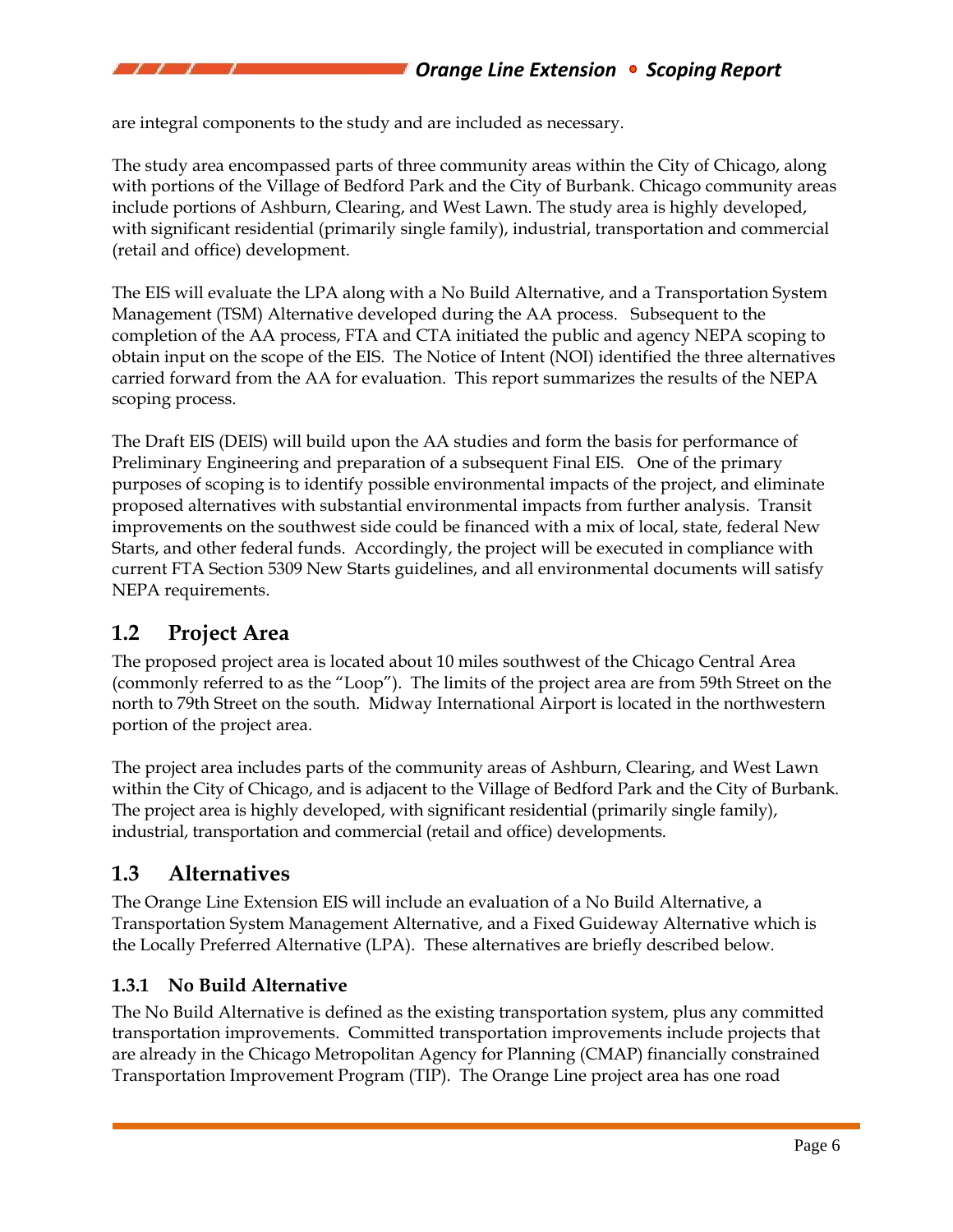improvement project included in the FY 2007 – 2012 TIP; the Cicero Avenue Smart Corridor Project from 37th Street to 63rd Street.

Bus transit service under the No Build Alternative would be focused on the preservation of existing services and projects. The transit network within the project area is projected to be substantially the same as it is now. All elements of the No Build Alternative are included in each of the other alternatives.

### **1.3.2 Transportation System Management (TSM) Alternative**

The TSM Alternative is Bus Rapid Transit (BRT) that would operate west on 59<sup>th</sup> Street from the 59th Street Midway Station bus terminal to Cicero Avenue, and then south on Cicero Avenue from 59<sup>th</sup> Street to approximately 76<sup>th</sup> Street. Proposed BRT service would operate in mixed traffic with traffic signal priority on the Cicero Avenue segment.

The TSM Alternative is 2.3 miles long and would not include any intermediate stops. There would be no exclusive bus lanes along the Cicero Avenue portion of the route. A new park and ride facility would be constructed at the proposed terminal stop at approximately 7600 S. Cicero. Bus route 67 67th/69th/71st would be re-routed to terminate at the new Ford City Station.

### **1.3.3 Locally Preferred Alternative (LPA): Fixed Guideway Alternative**

The proposed LPA would operate partly in a trench and partly at-grade along the Belt Railway Company (BRC) of Chicago right-of-way between the existing Midway station and approximately 6400 south, where it would transition to an elevated structure above Marquette Road. It would travel under 59th Street and 63rd Street allowing those cross streets to remain open to traffic. It then would veer to the southwest over the BRC Clearing Yard and then continue south on an elevated structure along Cicero Avenue to a new terminal station located on Cicero Avenue at approximately 76th Street.

Summary:

- Transportation improvements that are already in the CMAP Fiscal Year 2007-2012 TIP as described in the No Build Alternative
- Heavy rail transit line extension from Midway Station to a new Ford City terminal station
- 2.3-mile extension with no intermediate stops (conceptual alignment design allows for one future station in the vicinity of the elevated structure at Marquette Road)
- Park & Ride facility and improved bus terminal at new proposed terminal station at approximately 76th Street
- Pace buses from the south will continue to directly serve Midway Station
- Bus route 67-67th/69th/71st re-routed to terminate at the new proposed Ford City terminal station

Two alignment options along Cicero Avenue to 76th Street will be studied in the EIS: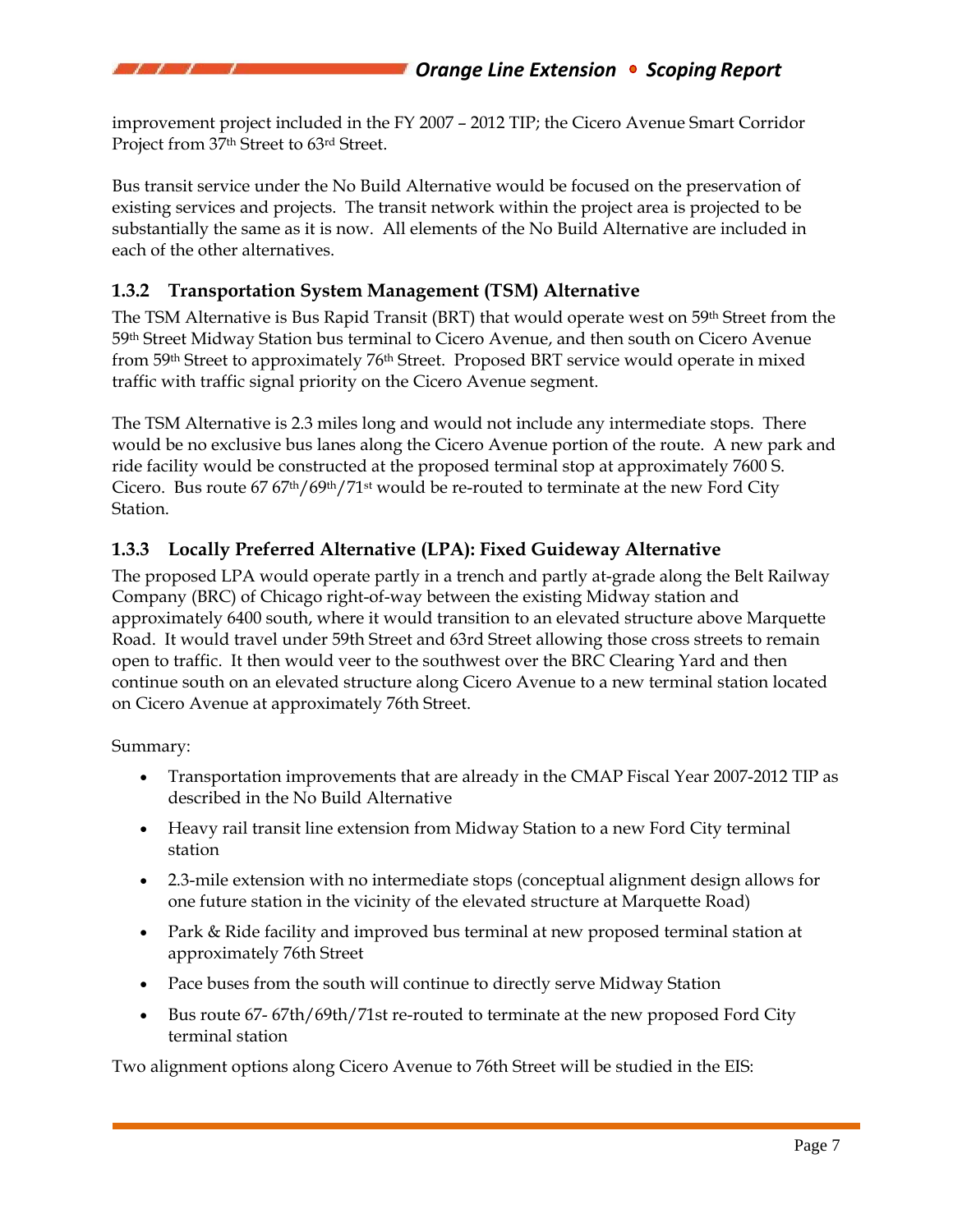- 1. An alignment above the median of Cicero Avenue (recommended to reduce property acquisition costs and impacts to existing businesses); and
- 2. An alignment located directly east of the Cicero Avenue right-of-way.

# **1.4 Summary of Purpose and Need**

The purpose of the Orange Line Extension project is to improve access to the existing Orange Line for southwest side and southwest suburban residents and businesses, support the area's ongoing economic development efforts, and strengthen the competiveness of transit in the reverse commute market.

The need for the project is based on the following considerations:

- Access to the Orange Line is currently constrained by limited parking availability.
- Access to the Orange Line by bus or auto is unreliable due to congestion approaching the existing terminal station.
- Few uncongested roadways are available to access the current Orange Line terminal because of wider than usual arterial street spacing, which limits mobility for residents and businesses.

# **1.5 Project Participants**

The project participants include FTA, CTA, and CTA's consultants. CTA's consultants include the CWC Transit Group and CWC's subconsultants. The Federal Highway Administration (FHWA) has been identified as a cooperating agency. Other project participants include federal, state, and local participating agencies identified in accordance with the Safe, Accountable, Flexible, Efficient Transportation Equity Act – A Legacy for Users (SAFETEA-LU) 6002. Participating agencies have been identified and are listed in Appendix C.

# **1.6 Purpose of Report**

The following report summarizes the public participation process for, and the public comments resulting from, the Orange Line Extension public scoping meetings and comment period. The process of determining the scope, focus, and content of an EIS is known as "scoping." Scoping meetings are a useful opportunity to obtain information from the public and governmental agencies. In particular, the scoping process asks agencies and interested parties to provide input on the proposed alternatives, the purpose and need for the project, the proposed topics of evaluation, and potential impacts and mitigation measures to be considered.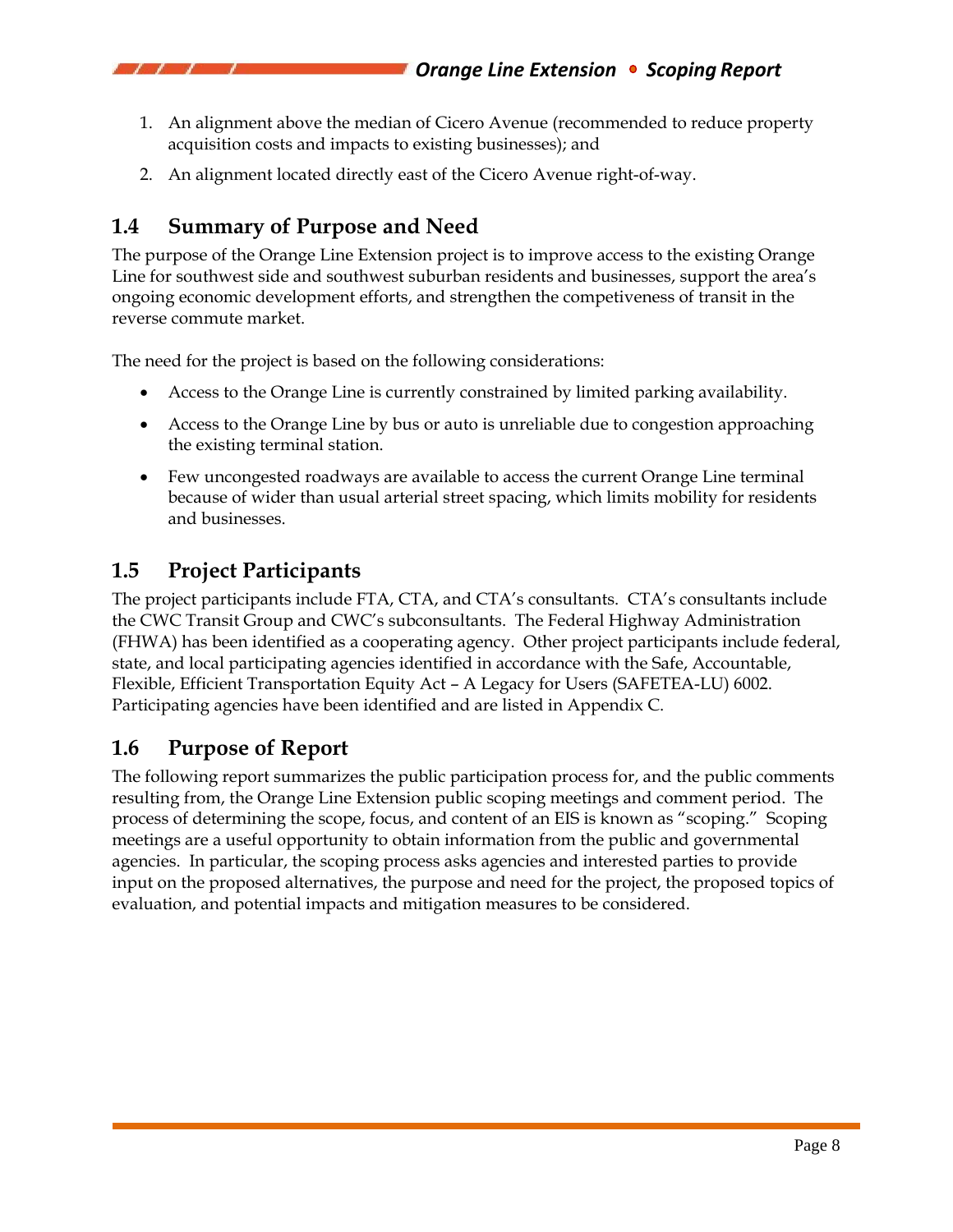# **Section 2 Scoping Process**

# **2.1 Early Scoping Activities**

In 2008, CTA and FTA began the Alternatives Analysis (AA) process, for the proposed Orange Line Extension. As part of a two step screening process, CTA held two public meetings between 2008 and 2009 in order to help define the purpose and need and identify a range of reasonable alternatives. This AA process is an early public scoping process and was conducted consistent with the Federal Transit Administration's (FTA) guidelines.

Early scoping included a series of two screening evaluations and public outreach efforts. The first step, Screen 1, included meeting with stakeholders and elected officials followed by one public meeting. The public meeting was held on August 19, 2008. A total of 100 persons attended the public meeting and 10 representatives of 7 organizations attended the stakeholder briefing held prior to the public meetings.

The second step, Screen 2, again included a stakeholder briefing, followed by a public meeting. The public meeting was held on April 22, 2009. A total of 50 persons attended the public meeting, and 6 representatives of 5 organizations attended the stakeholder briefing held prior to the public meetings.

### **Screen 1**

• August 19, 2008 - public meeting

**Screen 2** 

• April 22, 2009 - public meetings

During early scoping, CTA evaluated four alternatives, and in August 2009, the Chicago Transit Board designated the Fixed Guideway Alternative as the Locally Preferred Alternative (LPA) for further study in the EIS. The LPA was chosen, in part, due to agency participation and public participation through review and comments.

# **2.2 Draft Environmental Impact Statement (DEIS) Scoping Activities**

In accordance with NEPA, CTA and FTA have initiated the environmental review process for the Orange Line Extension. An EIS will be prepared to identify impacts related to project construction and operation. As part of the initial phase of the environmental process, a public scoping meeting was hosted to receive public comments on the alternatives and issues that should be examined as part of the environmental analysis. The public meeting is also a requirement of the Safe, Accountable, Flexible, Efficient Transportation Equity Act: A Legacy for Users (SAFETEA-LU), which requires project proponents to provide opportunities for public participation in transportation decision-making. The process of determining the scope, focus, and content of an EIS is known as "scoping." Scoping meetings are a useful opportunity to obtain information from the public and governmental agencies. In particular, the scoping process asks agencies and interested parties to provide input on the proposed alternatives, the purpose and need for the project, the proposed topics of evaluation, and potential impacts and mitigation measures to be considered.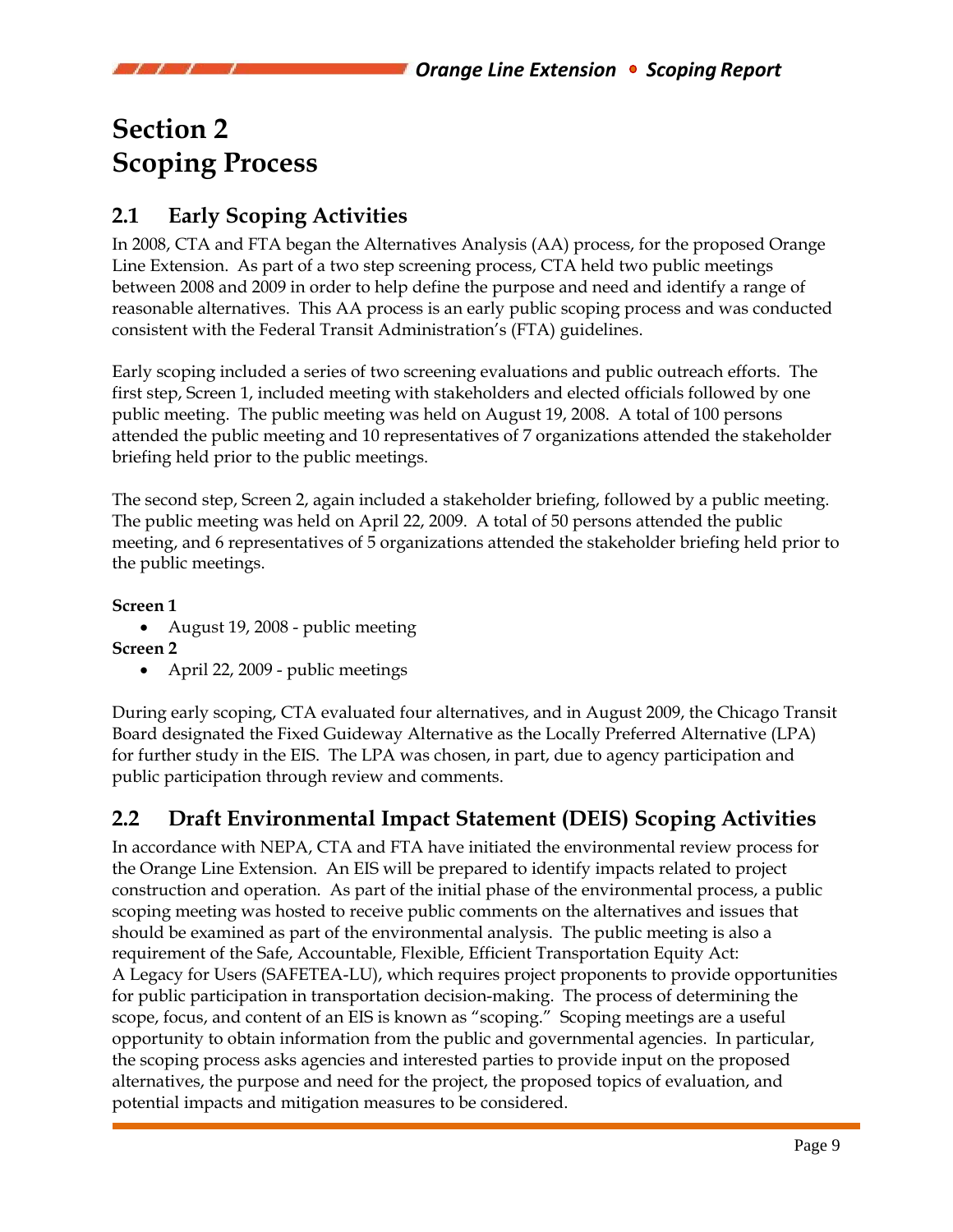# **2.2.1 Public Participation Plan**

NEPA and SAFETEA-LU require project proponents to provide opportunities for public participation in transportation decision-making. In order to meet the requirements of these two Acts, a Public Participation Plan (Appendix A) was developed to guide CTA through a comprehensive public participation process for the Orange Line Extension EIS scoping phase. The plan includes public participation goals, strategies to engage the public, key audiences to be addressed and the plan for notification and outreach for the scoping phase of the project. The Public Participation Plan that is included in Appendix A was developed specifically for the scoping process and will be updated to address outreach needs for the release of the Draft Environmental Impact Statement.

# **2.2.2 Coordination Plan**

Section 6002 of the Safe, Accountable, Flexible, Efficient Transportation Equity Act: A Legacy for Users (SAFETEA-LU) established an environmental review process for transit projects that has now been included in Section 139 of Title 23 of the U.S. Code. Section 139 directs agencies to prepare a plan for coordinating public and agency participation and comments in the environmental review process for a project. The coordination plan describes how the lead agencies will provide opportunities for input from both the public and other agencies. The Coordination Plan includes the Public Participation Plan described above in Section 2.2.1.

# **2.3 Initiation of Scoping - Notice of Intent (NOI)**

FTA published the NOI in the Federal Register on September 1, 2009. The publication of the NOI is the official federal notification of the agency's intent to prepare a DEIS. The NOI included notification of the dates and locations of the agency and public scoping meetings, the public comment period, as well as a description of the project purpose and need and alternatives. The NOI initiates the NEPA scoping process. A copy of the NOI is in Appendix B. Comments were accepted by CTA from the date of publication of the NOI in the Federal Register (September 1, 2009) through October 27, 2009. This provided a public comment period of 57 days.

# **2.4 Agency Scoping**

# **2.4.1 Participating Agencies**

Participating agencies can be Federal, State, tribal, regional, and local government agencies that may have an interest in the project. In accordance with SAFETEA-LU Section 6002 requirements, CTA, in coordination with the FTA, prepared and mailed participating agency invitation letters to 81 agencies with a potential interest in the project in September 2009. The identification of potential participating agencies built on the list of agencies identified through the AA process.

The responsibilities of these agencies include, but are not limited, to:

- Participating in the NEPA process starting at the earliest possible time, especially with regards to the development of the purpose and need statement, range of alternatives, methodologies, and the level of detail for the analysis of alternatives.
- Identify, as early as practicable, any issues of concern regarding potential environmental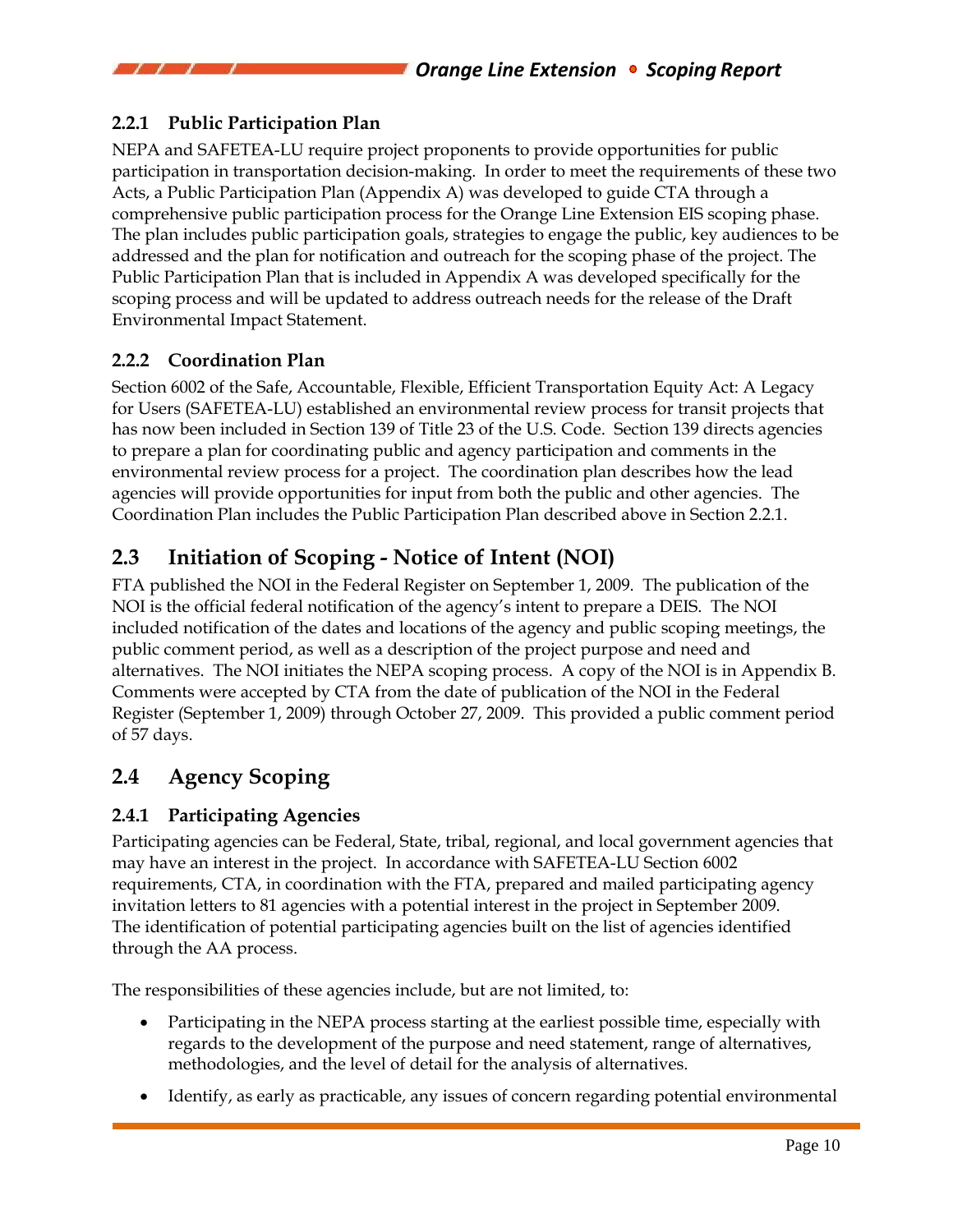or socioeconomic impacts of the project.

- Participate in the issue resolution process, described in the Coordination Plan.
- Provide meaningful and timely input on unresolved issues.
- Participate in the scoping process.

Accepting the designation as a participating agency does not indicate project support and does not provide the agency with increased oversight or approval authority beyond its statutory limits.

Participating agencies for the project are listed in Appendix C and include federal, state and local agencies with an interest in the project because of an overlap in their area of jurisdiction or some specialized knowledge of potential project effects. Invited federal agencies automatically become a participating agency unless they decline the invitation in writing, while local and state agencies much accept the invitation. The final list of participating agencies then includes federal agencies that both accepted and did not decline as well as state and local agencies that accepted the invitations.

Agencies were given 30 days from the date of the letter to respond. Agencies may also request to be added at any time during the process. Appendix D contains two sample invitation letters; one that was sent to federal agencies and tribes and one that was sent to state, regional, and local agencies.

### **2.4.2 Cooperating Agencies**

Cooperating agencies are, by definition in 40 CFR 1508.5, federal agencies with jurisdiction, by law or special expertise, with respect to any environmental impact involved in the proposed project. A state or local agency of similar qualifications may, by agreement with the lead agency, also become a cooperating agency. The cooperating agencies are by definition participating agencies as well, and while the roles and responsibilities of both are similar, the cooperating agencies have a slightly greater degree of authority, responsibility, and involvement in the environmental review process.

The Federal Highway Administration (FHWA) has requested to become a cooperating agency for the Orange Line Extension project because a portion of the proposed route extends along Cicero Avenue which is also State Route 50. Alterations to state highways may require FHWA action.

### **2.4.3 Agency Scoping Meeting**

One Agency Scoping meeting was held as follows:

Time: Thursday, September 24, 2009, 1:30 P.M. Location: CTA Headquarters, Conference Room C 567 W. Lake Street Chicago, IL 60661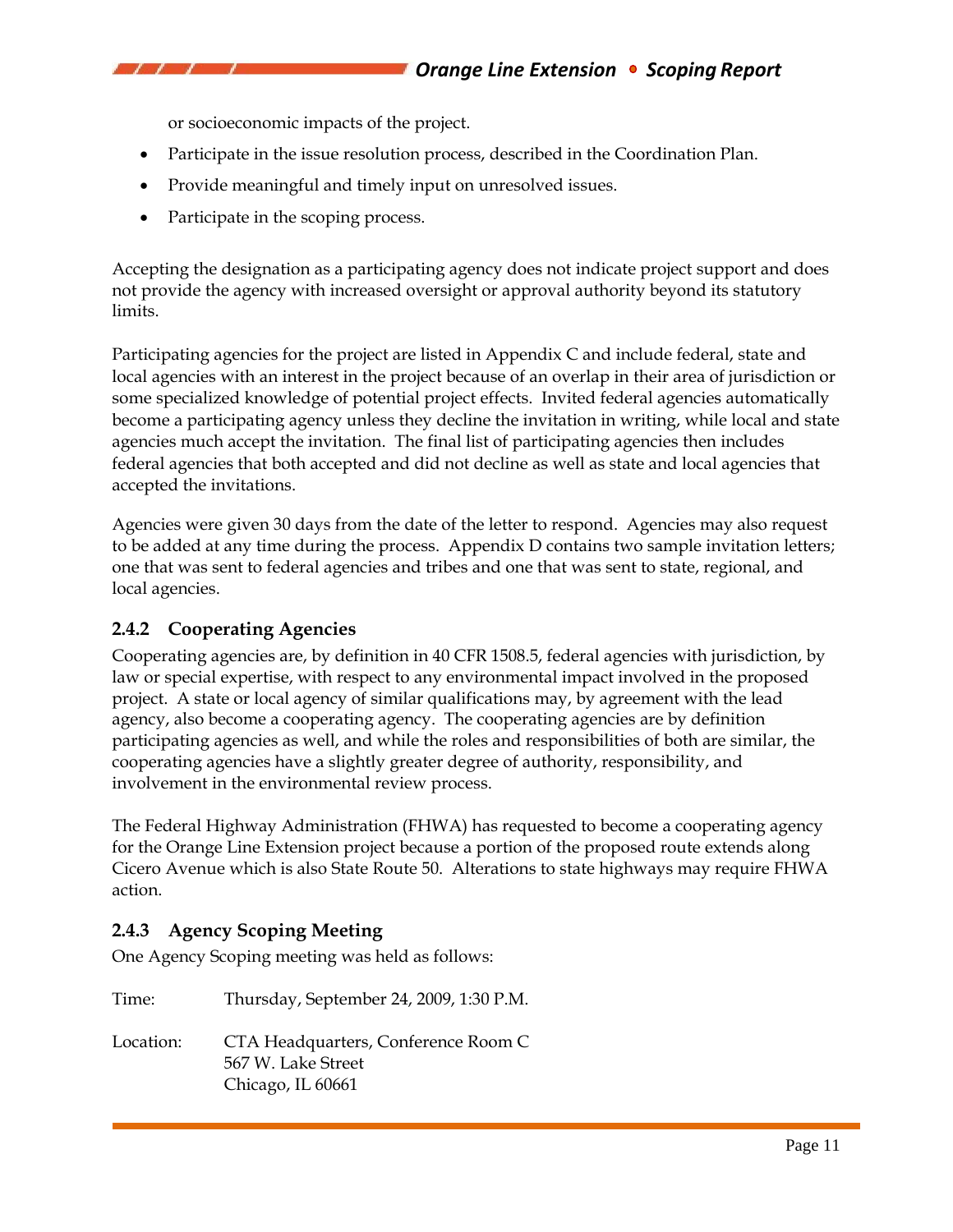Attendees: 14, representing the following agencies and jurisdictions (sign-in sheet included in Appendix E):

- Federal Aviation Administration
- Illinois Department of Transportation (IDOT)
- Illinois Secretary of State Office
- Metra
- Pace
- Village of Bedford Park
- City of Chicago, Department of Community Development
- Chicago Housing Authority
- Chicago Department of Aviation
- Chicago Department of Transportation (CDOT)
- City of Chicago, Streets and Sanitation
- Chicago Department of Environment

CTA hosted and presented the meeting with FTA present to observe. The meeting included a PowerPoint presentation similar to the one shown at the public scoping meetings and described in Section 2.5.4.1 with some additional information on the AA process.

### **2.4.3.1 Agency Scoping Meeting Comments**

The topics addressed in the question and answer session included:

- Coordination with other service providers.
- Effects on Pace bus routes, access, and connections.
- Potential street closures related to construction.
- Potential effects on street lighting.
- Potential effects on Cicero Avenue bridge over the rail yard.
- Height of elevated track and potential effects on aviation.
- Potential for noise impacts.
- A discussion of CDOT property that could potentially be used for the project.

The agency scoping meeting minutes are included in Appendix E.

# **2.5 Public Scoping**

Public scoping is an important element in the process of determining the focus and content of an EIS. Scoping helps to identify the range of actions, alternatives, environmental effects, and mitigation measures to be analyzed in depth, and helps eliminate from detailed study those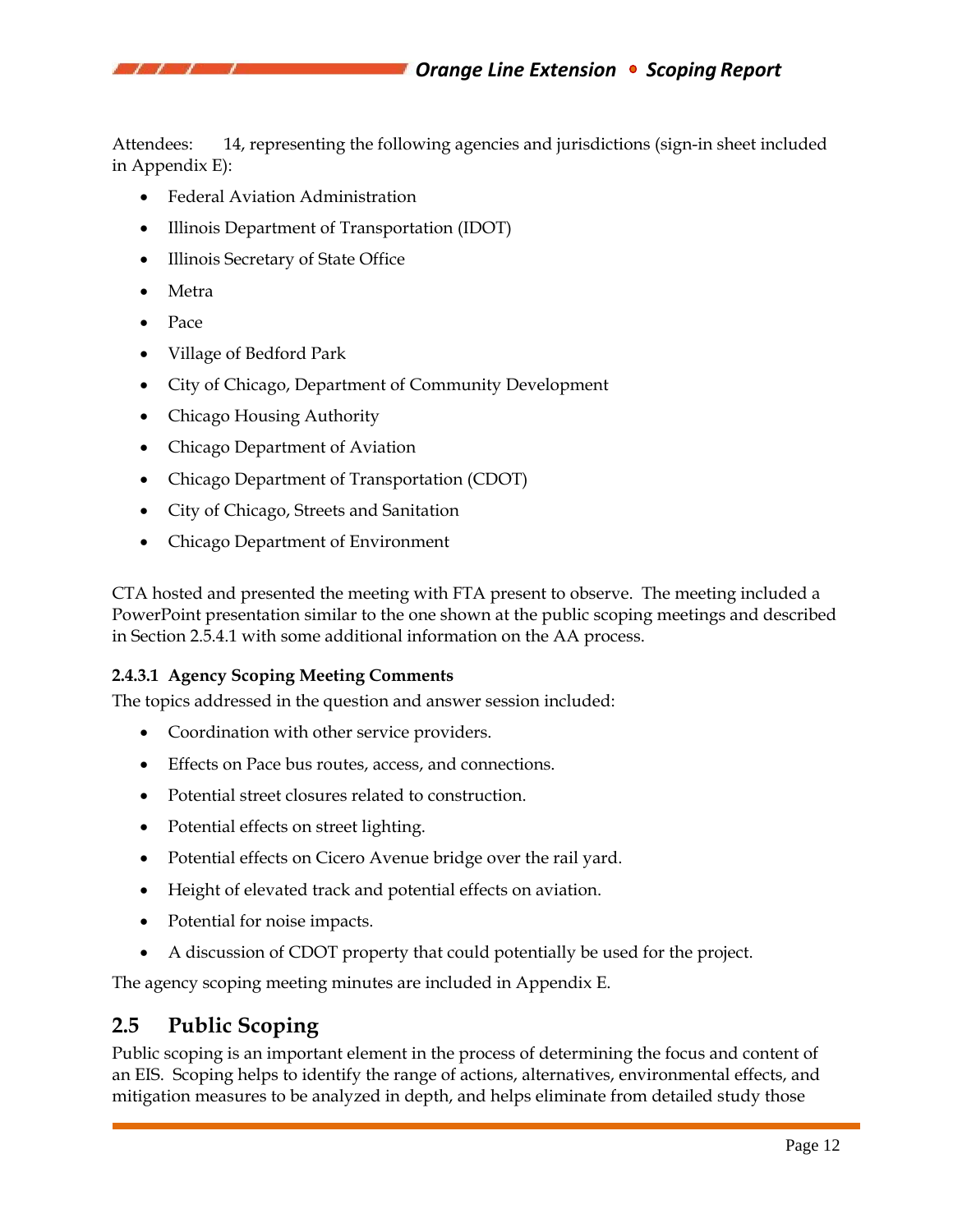issues that are not pertinent to the final decision on the proposed project. Scoping is an effective way to bring together and address the concerns of the public, agencies, and other interested parties.

Notification of the public scoping meeting was completed via several forms of media as described further in this section. This outreach was in addition to the official notice published in the Federal Register. One public scoping meeting was held on September 21, 2009 as described in Section 2.5.4.

### **2.5.1 Notification Database**

CTA maintained and updated the stakeholder database developed during the AA study to track interested individuals and groups. To the extent possible, CTA includes mailing addresses as well as email contact information on the database.

The database includes those who participated in the early scoping AA process by attending a meeting or providing comment during the process.

In addition to those identified through the AA process, the notification database was expanded to include residents and businesses adjacent to the proposed build alternative alignment. Addresses for businesses and residences on parcels either immediately adjacent to the proposed alignment or separated from the alignment by a street, park, vacant parcel, or one residence, were also added to the notification database.

At the time of the scoping meetings, 498 entries were listed on the Orange Line Extension project database. A list of the public agency database entries is provided in Appendix F.

# **2.5.2 Public Notification Activities**

In order to engage the public to participate in the environmental review process and attend the scoping meeting, some basic strategies were used including: 1) make it easy to participate, 2) provide easy-to-understand information that helps people provide informed scoping comments and 3) provide multiple ways to obtain information and provide comment and ensure stakeholders are aware of the planning process and are shown how public input will be used.

Invitations were mailed directly to people on the project mailing list and e-blast invitations were sent to the e-mail distribution list. Newspaper display ads were placed in a total of 9 publications, transit cards were placed on public transit and flyers were placed at strategic locations in the project area. Additionally, a project web page was developed to provide all of the project information and pertinent scoping information.

### **2.5.2.1 Direct Mail Notice**

Scoping meeting invitations were mailed on September 1, 2009 to a list of 498 entries that included elected officials, government agencies (including local agencies not described in Agency Scoping discussion in Section 2.4), tribes, general interested persons, businesses, organizations, neighborhood associations and property owners adjacent to both sides of the proposed build alternatives routes. The notice provided information on scoping, the alternatives, how to provide a comment, and the public scoping meeting information. The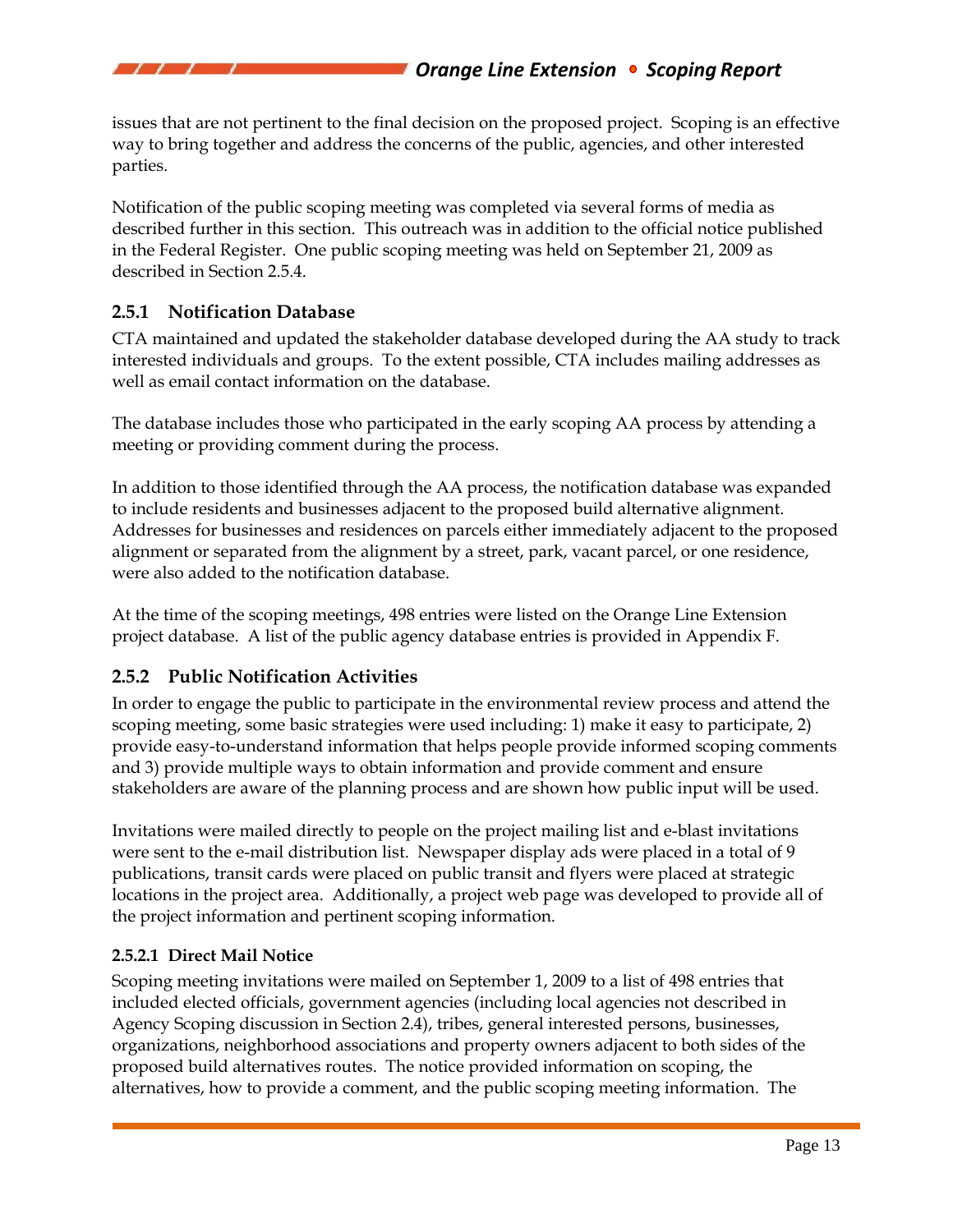mailed invitation included information in English, Spanish and Polish. (Appendix G).

### **2.5.2.2 Transit Cards**

In order to reach a large audience of transit riders, "transit cards" or "car cards" with the public scoping meeting information were placed in various buses and stations in the project area. (Appendix G) Approximately 411 transit cards were distributed on September 4, 2009 for posting at all Orange Line stations and on bus routes originating from the Archer Garage.

#### **2.5.2.3 E-mail Notification**

An invitation e-mail was created that included information on the public scoping meeting and how to provide comments. The e-mail was sent to approximately 210 addresses on September 5, 2009. A copy of the email notification is included in Appendix G.

#### **2.5.2.4 Newspaper Advertisements**

To invite the public to the scoping meeting and notify individuals about the comment period, display advertisements for the scoping meetings were placed in nine newspapers within the project area. Newspapers were selected based on their geographic focus, language needs, and audited circulation numbers. Display ads ran during the week of September 8, 2009 through the week of September 18, 2009. Ads were placed in different papers on different days of the week throughout the notification period. Ads were placed in the two papers with the largest circulation twice, running a week apart. In addition, a legal notice was placed in the Chicago Tribune on September 8, 2009. The display ads and legal notice are included in Appendix G.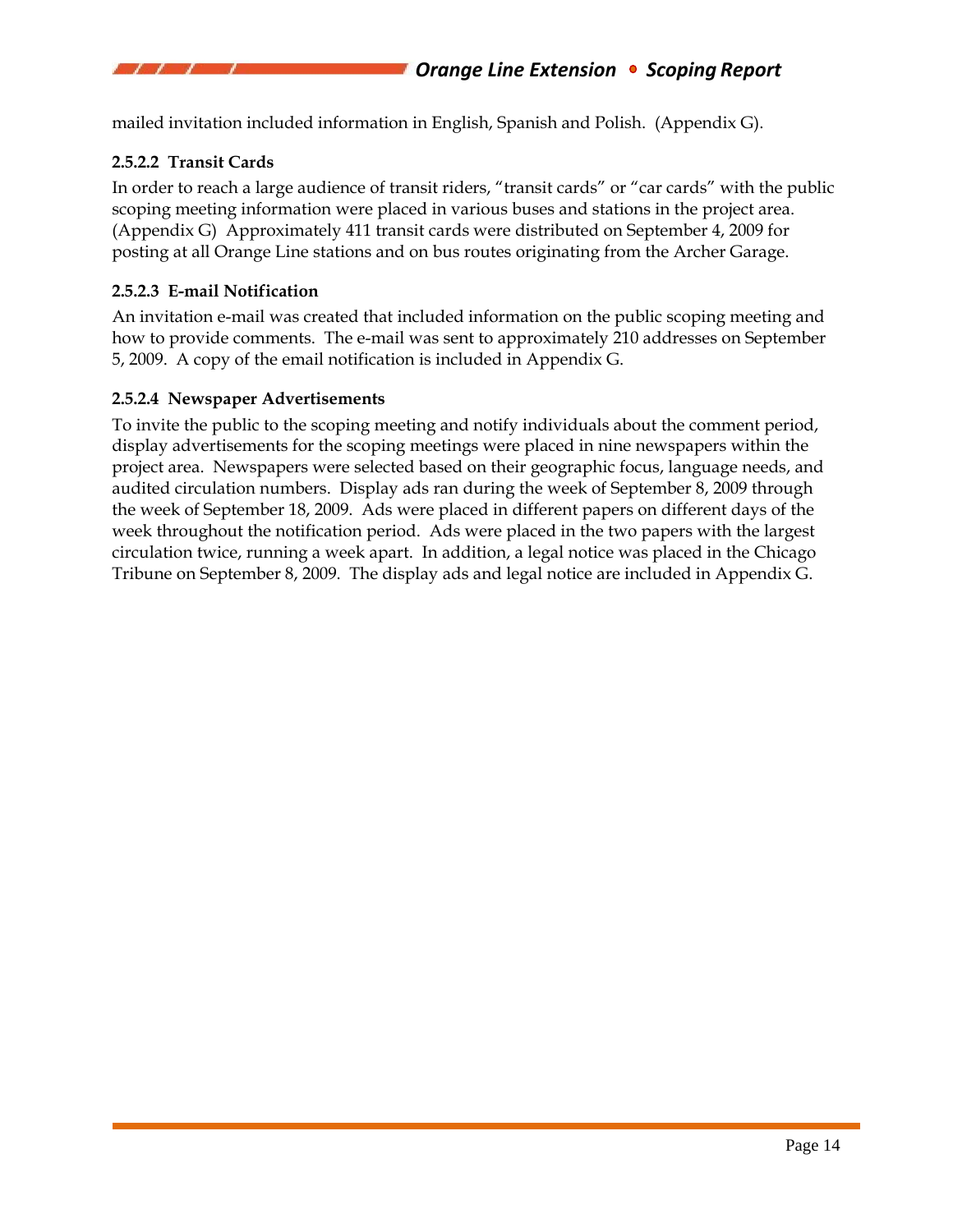|                            | Ad Size            | Geographic       | Language | First         | Second         |
|----------------------------|--------------------|------------------|----------|---------------|----------------|
| Newspaper                  |                    | Coverage         |          | Ad Date       | Ad Date        |
|                            |                    |                  |          |               |                |
| Chicago Sun-Times          | $1/4$ page         | Region           | English  | Tues, 9/08/09 | Tues, 09/15/09 |
|                            |                    |                  |          |               |                |
| Hoy                        | $1/4$ page         | Citywide         | Spanish  | Fri, 9/11/09  |                |
| RedEye                     | $1/4$ page         | Citywide         | English  | Wed, 9/09/09  |                |
|                            |                    |                  |          |               |                |
| La Raza                    | $1/4$ page         | Citywide         | Spanish  | Sun, 9/13/09  |                |
|                            |                    |                  |          |               |                |
| Chicago Tribune - City and | $1/4$ page         | City, SW suburbs | English  | Fri, 9/11/09  | Fri, 9/18/09   |
| SW Zone                    |                    |                  |          |               |                |
|                            |                    |                  |          |               |                |
| Southtown Star             | $1/4$ page         | S. Suburbs       | English  | Sun, 9/13/09  | --             |
|                            |                    |                  |          |               |                |
| Southwest News Herald      | $\frac{1}{4}$ page | South            | English  | Fri, 9/10/09  | --             |
| Southwest Shopper          |                    | South            | English  | Tue, 9/08/09  |                |
|                            | $\frac{1}{2}$ page |                  |          |               | --             |
| Clear Ridge Reporter       | $\frac{1}{4}$ page | South            | English  | Wed, 8/09/09  | $\overline{a}$ |
|                            |                    |                  |          |               |                |
| Legal Notice: Tribune      | N/A                | Region           | English  | Tue, 9/08/09  | --             |
|                            |                    |                  |          |               |                |

Table 2-1. Newspaper Display Advertisements

Source: CWC Transit Group

#### **2.5.2.5 Project Web Site**

A project web site, www.transitchicago.com/orangeEIS/, was developed for the Orange Line EIS. The site includes information about the project, the environmental review process, and the scoping information. The site also included information about how to submit scoping comments and who to contact for additional information. The web site prominently featured the dates and times of the public scoping meeting, as well as links to directions using public transit to access the meeting location. Website content included the scoping booklets, presentations made at the public scoping meeting, and other information of interest to the public from the AA process. The website will continue to be updated at key milestones. Some materials posted to the website were translated into Spanish and Polish.

#### **2.5.2.6 Additional Outreach During Public Scoping Period**

In order to maximize the coverage of the outreach effort for the scoping meetings, a media release (Appendix G) was sent to local press outlets, meeting announcements were posted on local on-line community calendars, and flyers (Appendix G) were put in key locations around the area. The meeting announcement was distributed to the following village hall and library locations:

- Village of Bedford Park
- Village of Bridgeview
- Village of Burbank
- Village of Evergreen Park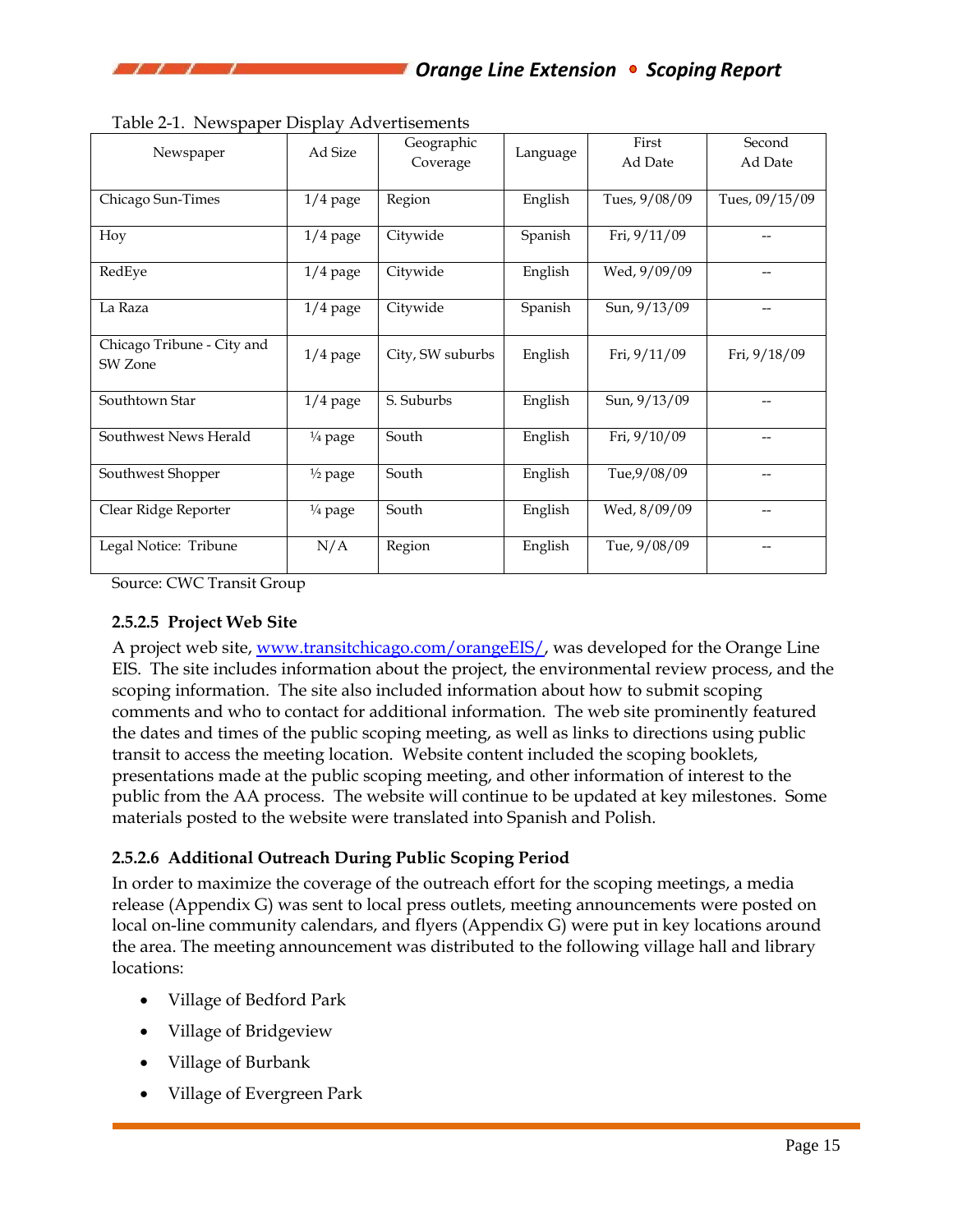- Village of Forest View
- City of Hometown
- Village of Oak Lawn
- Village of Stickney
- Village of Summit
- Archer Heights Branch Public Library
- Bedford Park Library
- Bridgeview Public Library
- Brighton Park Branch Public Library
- Gage Park Branch Public Library
- Garfield Ridge Library Branch
- Oak Lawn Public Library
- Sherman Park Branch Public Library
- Stickney/ Forest View Public Library
- Summit Public Library
- Thurgood Marshall Branch Public Library
- West Lawn Library Branch
- Wrightwood-Ashburn Branch Public Library.

#### **2.5.2.7 Limited English Proficiency Analysis**

A fundamental requirement of NEPA is communication with local citizens who could be affected by a project. This means that informational materials should effectively communicate to everyone in a project area. Historically, Chicago has been home to a significant number of people of Polish descent, from first generation immigrants to those whose families have lived in the area for many years. The City of Chicago, as well as nearby suburbs, continue to be home to a large Polish-speaking population. To ensure this population was included in public outreach materials and meetings, an analysis of the Orange Line study area was undertaken.

Using US Census 2000 data, as summarized in "The Polish Community in Metro Chicago" published by the Polish American Association, it was determined that the Orange Line study area covers the following Chicago community areas and municipalities with a high percentage of person of Polish ancestry:

- Clearing (Chicago Community Area 64) 29.5% Polish ancestry
- West Lawn (Chicago Community Area 65) 17.5% Polish ancestry
- Bedford Park (Village) 19.6% Polish ancestry
- Burbank (City) 30.3% Polish ancestry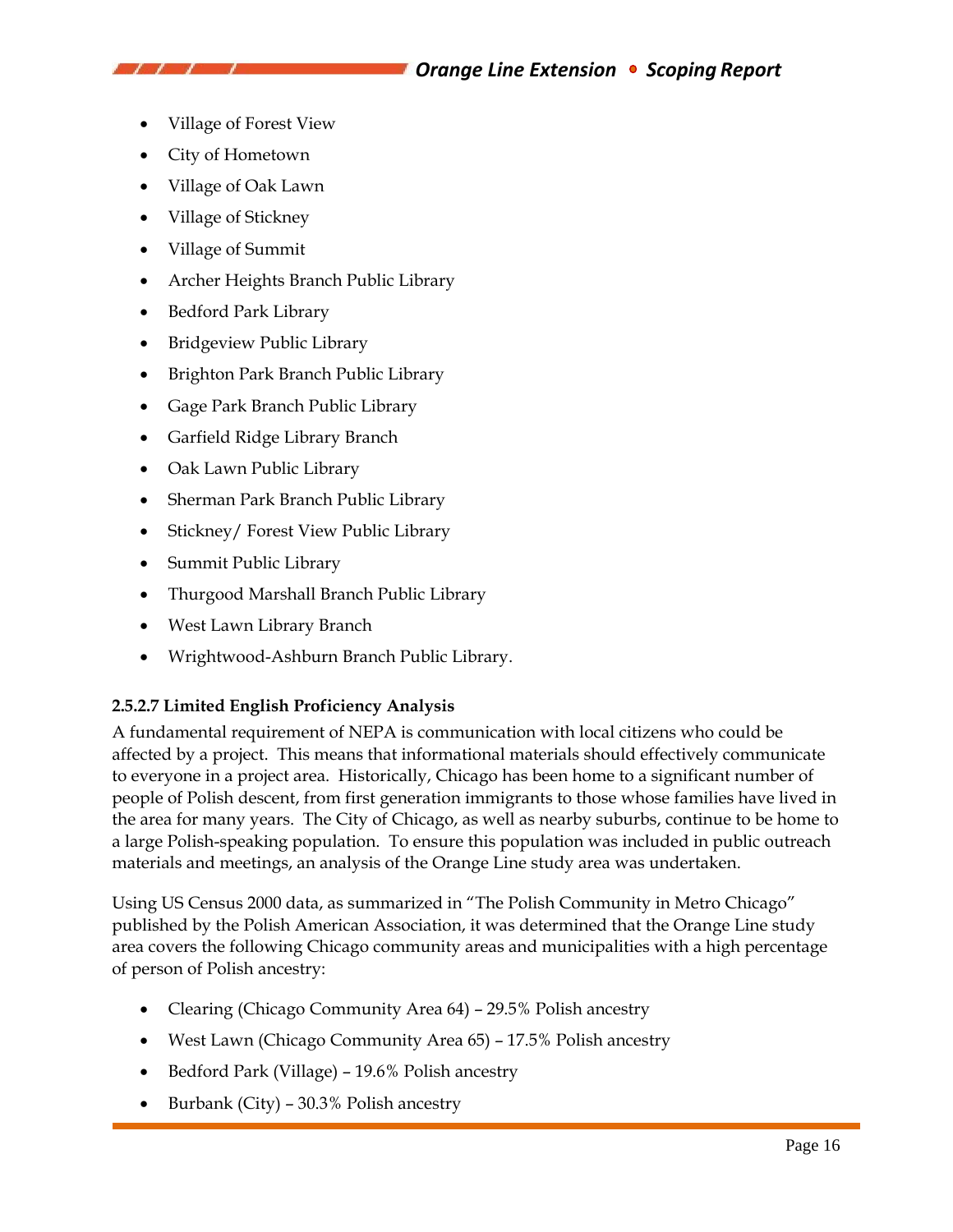Approximately 30% of Polish foreign born persons speak English poorly or not at all, and approximately 40% of those with Polish ancestry speak Polish at home. Based on this analysis, scoping materials were provided in Polish and a Polish translator was available at the public scoping meeting.

### **2.5.3 Elected Official and Stakeholder Briefings**

There were no briefings with elected officials or stakeholders held on the Orange Line Extension project during the scoping process. Meetings were held with stakeholders during the alternatives analysis screening process.

### **2.5.4 Public Scoping Meeting**

CTA hosted one public scoping meeting to inform the public about the project and gather input on the scope of the environmental studies, draft purpose and need, and alternatives to be evaluated. The meeting was conducted in compliance with NEPA guidelines, and was held at Hancock College Preparatory High School located at 4034 West 56th Street in Chicago. This location is within the project area, accessible by public transit, and ADA compliant. The scoping meeting was set approximately five weeks in advance of the end of the public comment period on October 27, 2009.

For the convenience of all attendees, bus lines to and from the meeting sites were publicized on some notices and on the website. In order to provide the greatest opportunity for community participation, meetings were scheduled in the early evening on weekdays.

A total of 53 people signed in at the meeting. There may have been a few additional attendees at the meeting who did not sign in. Approximately 17 people provided verbal and/or written comments at the meetings. An additional 22 comments were received via letters, email, and mailed comment cards throughout the public scoping period.

#### **Meeting:**

| Time:      | Monday, September 21, 2009, 6:00 to 8:00 p.m. |
|------------|-----------------------------------------------|
| Location:  | Hancock College Preparatory High School       |
|            | 4034 West 56th Street                         |
|            | Chicago, IL 60629                             |
| Attendees: | 53 people signed in                           |
| Comments:  | 11 verbal, 6 written                          |

### **2.5.4.1 Public Scoping Meeting Format**

The scoping meeting began with a 45-minute open house format. During the open house session, project team members were present at project display boards to answer questions related to the technical aspects of the project. The open house session provided attendees with an opportunity to review the project information and clarify their understanding of the project and environmental process prior to the start of the presentation and subsequent comment period. Spanish, Polish, and sign language interpreters were made available at the meeting. Following the open house period, a PowerPoint presentation was made to provide attendees with information regarding the purpose of scoping and information on the project purpose and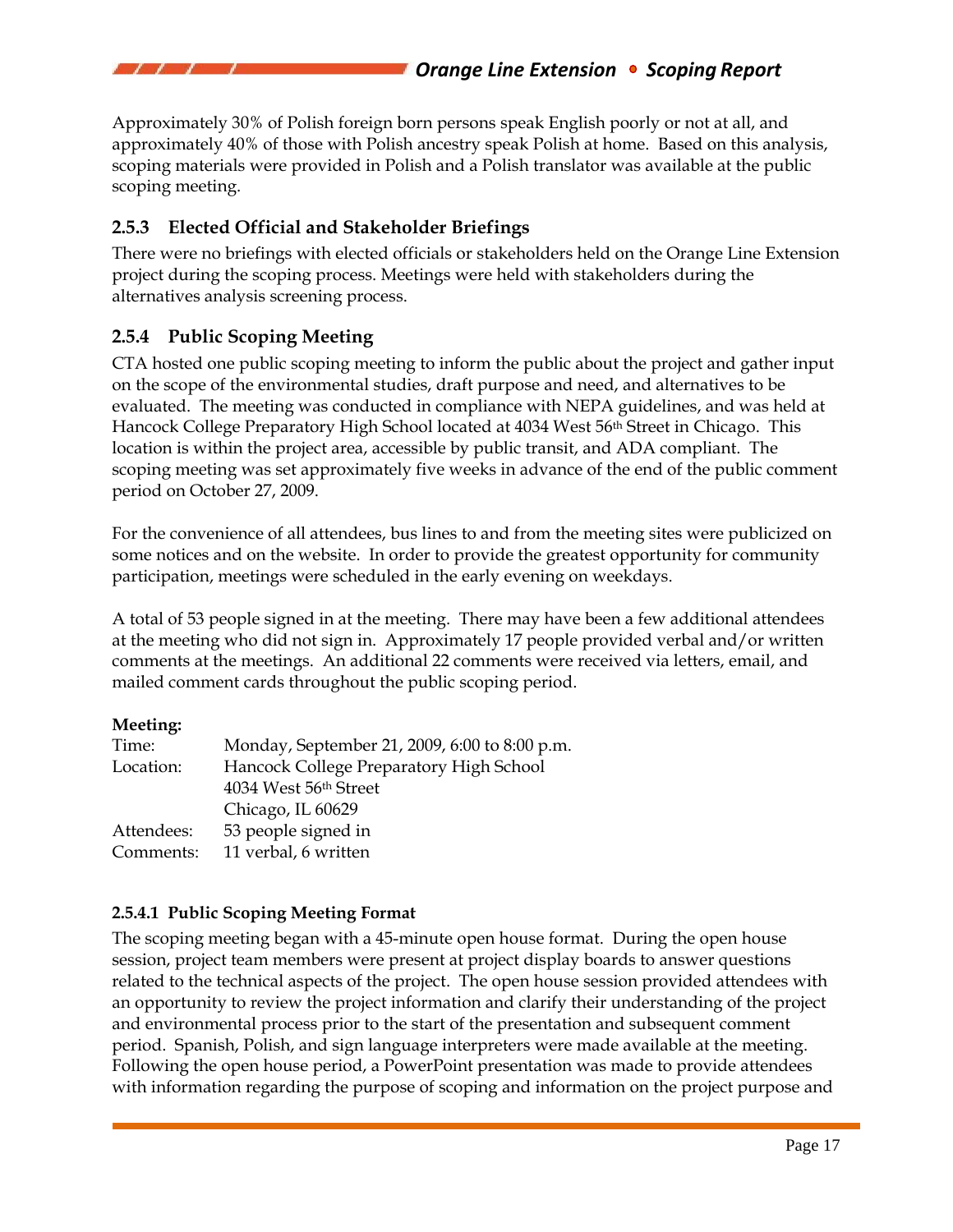# *Orange Line Extension Scoping Report*

need, background, the recently completed AA process, and the alternatives being carried forward into the DEIS (Appendix I). Emphasis was placed on the importance of the community providing comments before the comment deadline, at the public meetings or via email, fax, or postal mail.

Following the presentation, the meeting shifted into a formal public comment session, which was recorded by a court reporter. Members of the public provided verbal comments to CTA on the scope of the EIS and the project, which were recorded in a formal transcript (Appendix K). Comments were also accepted by comment sheets at the meeting and by mail, fax, and e-mail after the meeting until the close of the comment period on October 27, 2009. The oral comment period was moderated, and speakers were asked to limit their comments to three minutes.

Those requiring translation were provided with six minutes. After the public comment portion of the meeting, the project team was again available to answer technical questions at the informational display boards until the end of the meeting time.

Agenda: 6:00‐6:45 pm Open House 6:45‐6:55 pm Presentation 6:55‐7:55 pm Public Comments 7:55‐8:00 pm Next Steps/Adjournment

#### **2.5.4.2 Public Meeting Materials**

Each meeting attendee was offered the following materials: an EIS scoping information booklet, a comment sheet, and a speaker card (Appendix H). The scoping information booklet provided a project overview and included the following sections: purpose of the EIS and scoping, environmental issues to be considered in the EIS, project overview, project alternatives, project purpose and need, public participation, how to participate in the decision-making process, and next steps. This scoping information booklet was also available in Spanish and Polish and was posted on the project web site.

The comment sheet allowed attendees to submit written comments during or after the meeting. The comment sheet was designed as a self-mailer so that individuals could easily mail comments to CTA if they needed more time to develop them after the public scoping meeting (Appendix H). The speaker card was provided for attendees to fill out and turn in before or during the public comment session if they wanted to give verbal comments. The speaker cards were provided to the hearing facilitator and names were announced to allow people to approach the microphone to make a comment (Appendix H).

Project exhibit boards were developed and used during the public open house part of the meeting. The boards included: No-Build Alternative, the Transportation System Management Alternative, the Locally Preferred Alternative, Project Purpose and Need, How to Submit Comments, How to Stay Involved, Welcome to the Meeting, Environmental Review Process, Issues Potentially Considered in the Environmental Impact Statement, Meeting Agenda, and the Project Timeline (Appendix J). Exhibit boards were also posted on the website.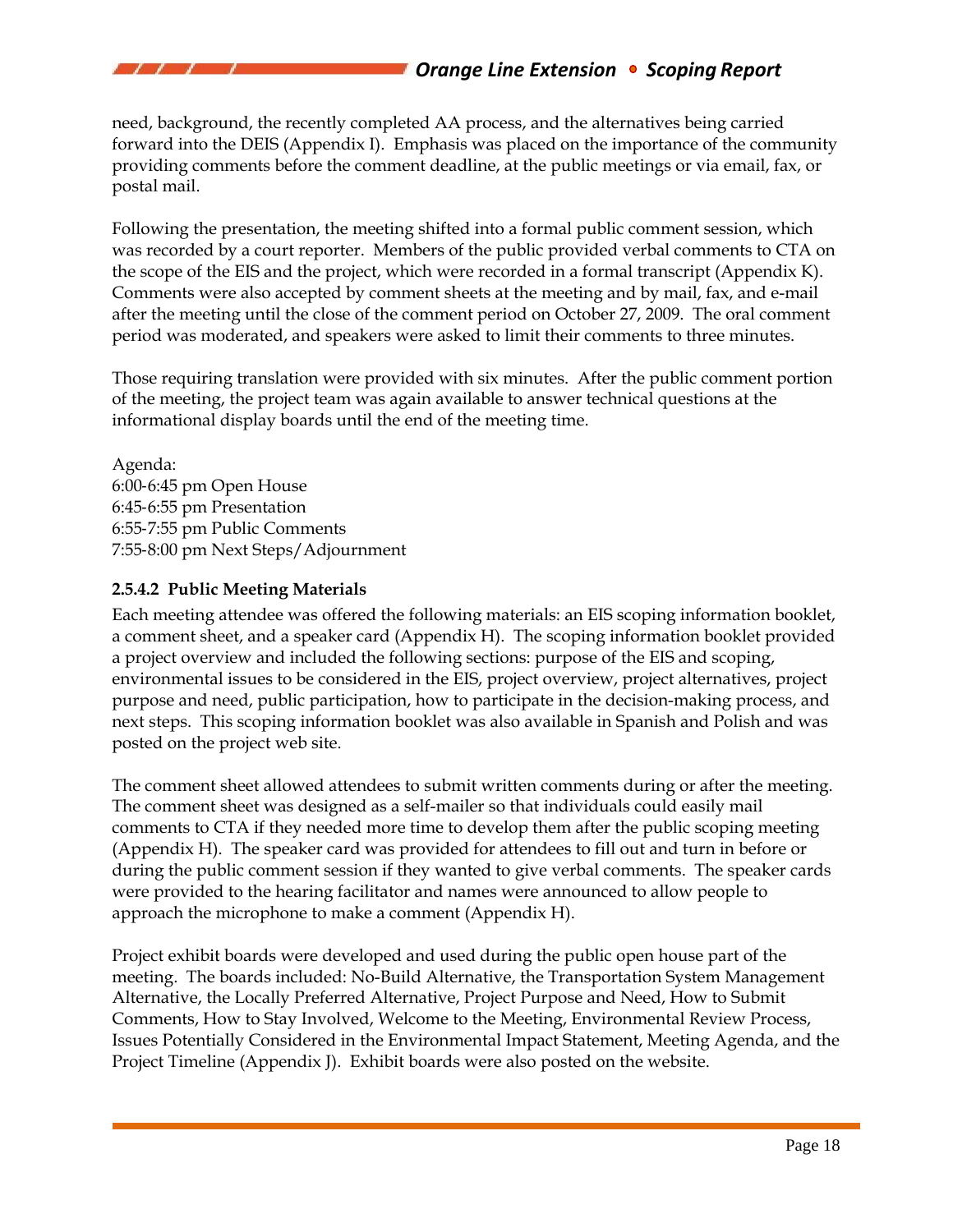# **2.6 Comments Received**

The public scoping period was from September 1, 2009 to October 27, 2009 which was greater than the 45 calendar days required by FTA rules. People were provided opportunities to comment in writing or orally at the two public scoping meetings or they could comment in writing via email, fax, or postal letter. The comment cards distributed at the public meeting were designed to facilitate return of written comments both at the public meeting and via postal mail later during the public comment period. Email comments could be sent to a project specific email address found on the project website and included in all notice materials distributed. In total, approximately 39 comments were received by the close of the public comment period. All comments received are included in Appendices K, L, and M.

At the September 21st public scoping meeting, 53 people signed in, 11 people made formal public comments and 6 submitted written comments by the end of the meeting. An additional 22 written comments were received on the Orange Line Extension project by the close of the public comment period.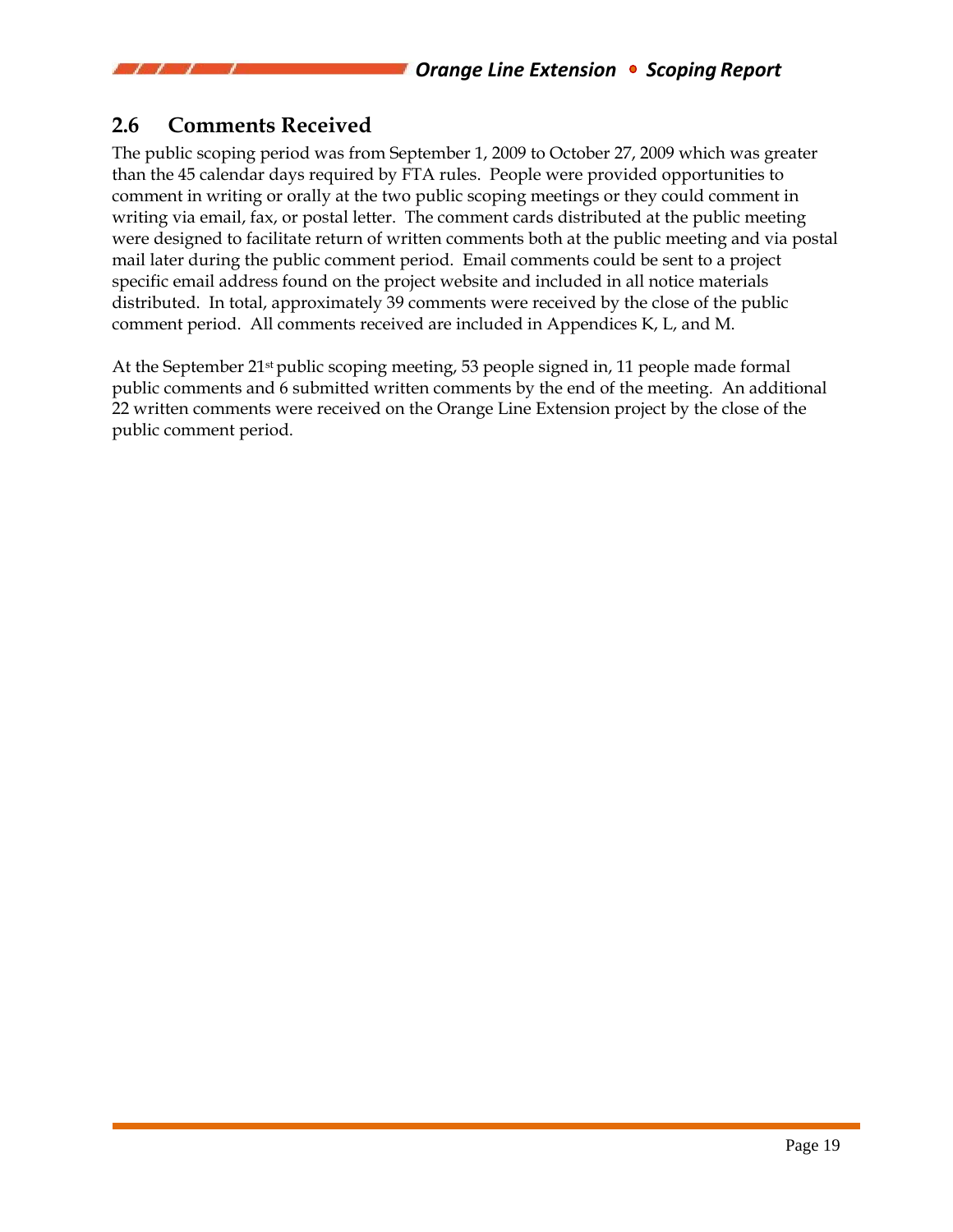# **Section 3 Summary of Scoping Comments**

# **3.1 Introduction**

CTA accepted comments on the Orange Line Extension project throughout the entire scoping period, from September 1, 2009 until October 27, 2009. Agencies, community groups, members of the public, elected officials, and other interested parties submitted an approximate total of 39 letters, emails, comment cards, and individuals' oral testimony during this period. The summary table (Table 3-1) provides a tally of the topics discussed in the comments.

It should be noted that the combined numbers of comments listed in the following subsections and the summary table will be greater than the total number of comment submissions because some commenters discussed multiple topics in their submission. Topics covered in the comments included the purpose and need, the alternatives to be analyzed in the DEIS, potential impacts and mitigation measures, and other substantive issues. This section contains a summary of comments received during the scoping period.

# **3.2 Summary of Substantive Comments**

All comments were reviewed and categorized in an electronic database. The database contains information documenting the name of the commenter, the agency or organization the commenter represented, the method by which the comment was received, the topic categories addressed in the comment. The full text of each comment is included in Appendices K, L, and M.

The comments were largely fit into three topic categories. The major categories of comments were the project purpose and need (approximately 4 comments), the alternatives to be studied in the DEIS (including alignment options, station location options, and potential design features; approximately 24 comments), and environmental impacts and mitigation measures (approximately 23 comments). The following sections contain summaries of the comments from each major category.

Table 3-1 provides a summary of the comments received during the scoping period. Transcripts of the spoken comments submitted at the public scoping meetings and full text of all written public comments are provided in Appendices K and L. Agency comments are provided in Appendix M.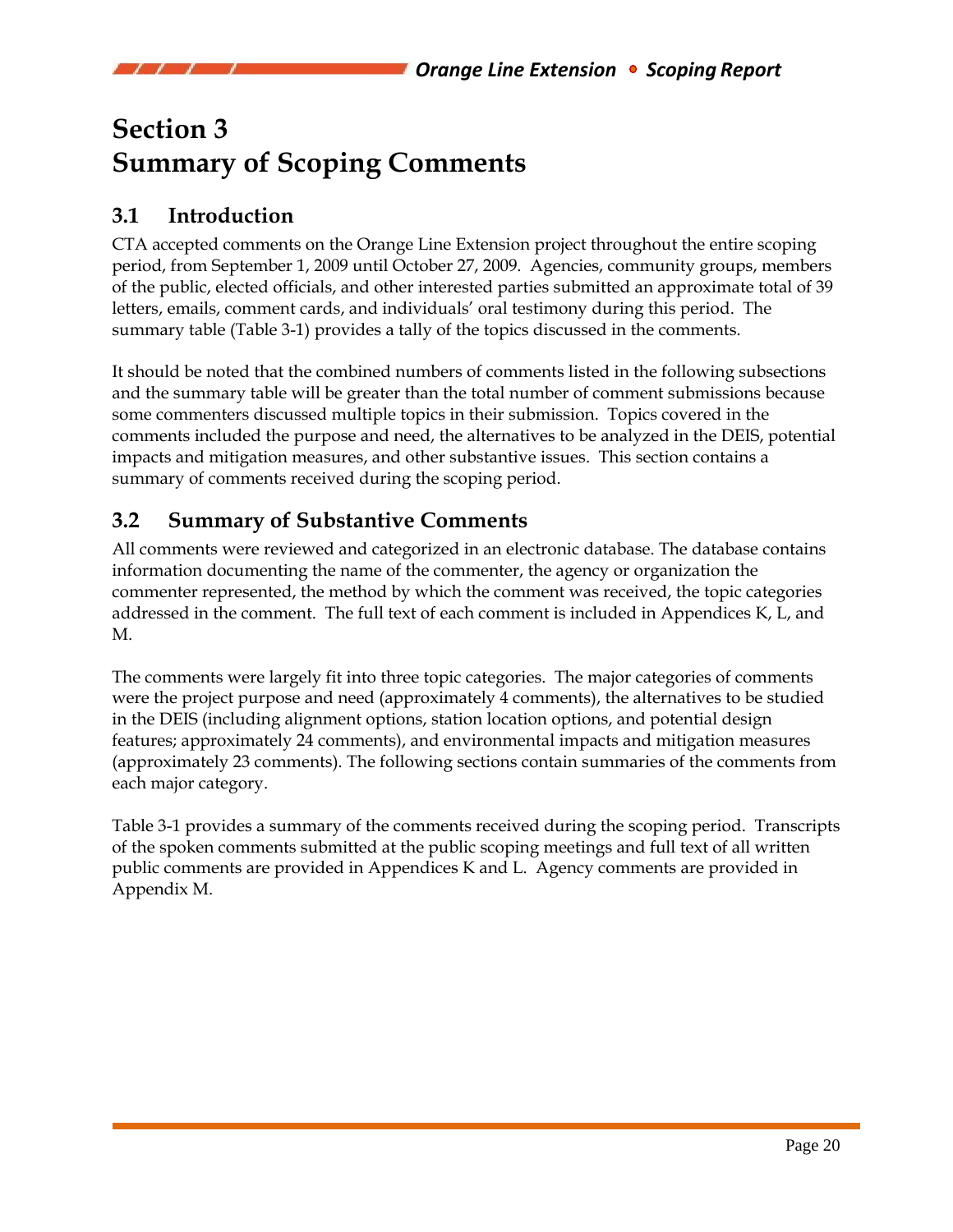|             | <b>Table 3-1 Comment Summary</b> |                                                                                 |                                   |                                                                           |                                                 |  |  |  |
|-------------|----------------------------------|---------------------------------------------------------------------------------|-----------------------------------|---------------------------------------------------------------------------|-------------------------------------------------|--|--|--|
|             |                                  | Ease congestion on Cicero Avenue                                                |                                   |                                                                           |                                                 |  |  |  |
|             |                                  | Ease congestion in the region                                                   |                                   |                                                                           |                                                 |  |  |  |
|             | Need                             | Provide more transit options, specifically to Midway Airport and Chicago hotels |                                   |                                                                           |                                                 |  |  |  |
| Purpose and |                                  |                                                                                 |                                   |                                                                           |                                                 |  |  |  |
|             |                                  |                                                                                 |                                   |                                                                           |                                                 |  |  |  |
|             |                                  | Support No-Build (0)                                                            | LPA (24)                          |                                                                           |                                                 |  |  |  |
|             |                                  |                                                                                 | Support (21)                      |                                                                           |                                                 |  |  |  |
|             |                                  |                                                                                 | Do Not Support (3)                |                                                                           |                                                 |  |  |  |
| Proposed    | Alternatives                     | Support TSM (0)                                                                 |                                   |                                                                           |                                                 |  |  |  |
|             |                                  |                                                                                 |                                   |                                                                           |                                                 |  |  |  |
|             |                                  | Stations (6)                                                                    | Design Features (4)               |                                                                           | Design Features (cont)                          |  |  |  |
|             |                                  | Stations suggested at 67 <sup>th</sup> ,                                        | Recycling stations                |                                                                           | Use permeable paving                            |  |  |  |
|             |                                  | Marquette Road, 71 <sup>st</sup> or 72 <sup>nd</sup> ,                          | Use alternative energy            |                                                                           | Incentives for alternate fuel                   |  |  |  |
|             |                                  | 75 <sup>th</sup> , 79 <sup>th</sup> , or Ford City Mall                         | Lighting design to reduce light   |                                                                           | vehicles                                        |  |  |  |
|             |                                  | Extend the line with no<br>intermediate stations                                | pollution<br>Natural stormwater   |                                                                           | Adequate bus bays for Pace, CTA,<br>Paratransit |  |  |  |
|             |                                  |                                                                                 | management                        |                                                                           | Operator facilities                             |  |  |  |
|             | Design Comments                  |                                                                                 | Native landscaping<br>Green roofs |                                                                           | Passenger information                           |  |  |  |
|             |                                  |                                                                                 |                                   |                                                                           | Signal priority for bus access                  |  |  |  |
|             |                                  |                                                                                 | Bike access and parking           |                                                                           | Pedestrian bridge over Cicero Ave.              |  |  |  |
|             |                                  |                                                                                 |                                   |                                                                           | and/or over rail yard                           |  |  |  |
|             |                                  | 1. Extend to Harlem Ave.                                                        |                                   | 4. Extend south on Kostner Ave. from 71 <sup>st</sup> to 75 <sup>th</sup> |                                                 |  |  |  |
|             |                                  | 2. Extend south and east to Evergreen Plaza                                     |                                   | 5. Extend east after Marquette toward Kostner                             |                                                 |  |  |  |
|             |                                  | 3. Extend to Oak Lawn and Illinois Tollway                                      |                                   | Ave.                                                                      |                                                 |  |  |  |
|             |                                  |                                                                                 |                                   |                                                                           |                                                 |  |  |  |
|             | Other Alternatives               |                                                                                 |                                   |                                                                           |                                                 |  |  |  |
|             |                                  |                                                                                 |                                   |                                                                           |                                                 |  |  |  |
|             |                                  | Transportation Impacts (12)                                                     |                                   | Natural Resources (1)                                                     |                                                 |  |  |  |
|             |                                  | Land Acquisitions, Displacement and Relocations(4)                              |                                   | Economic and Fiscal Impacts (5)                                           |                                                 |  |  |  |
| Potential   | mpacts                           | Community and Neighborhood Impacts (8)                                          |                                   | Safety and Security (6)                                                   |                                                 |  |  |  |
|             |                                  | Visual and Aesthetic Impacts (2)                                                |                                   | Construction Impacts (3)                                                  |                                                 |  |  |  |
|             |                                  | Noise and Vibration (5)                                                         |                                   | Public Services (2)                                                       |                                                 |  |  |  |

Note: Tallies are approximate

 $\prime$   $\prime$ 

# **3.3 Comments Related to Purpose and Need**

Most comments regarding the purpose and need for the project cited the benefits of the rail extension. In total, approximately 4 comments related to purpose and need were received. The general topics that these comments addressed were:

- Easing congestion on Cicero Avenue and in the region.
- Providing more transit options, specifically to Midway Airport and nearby hotels.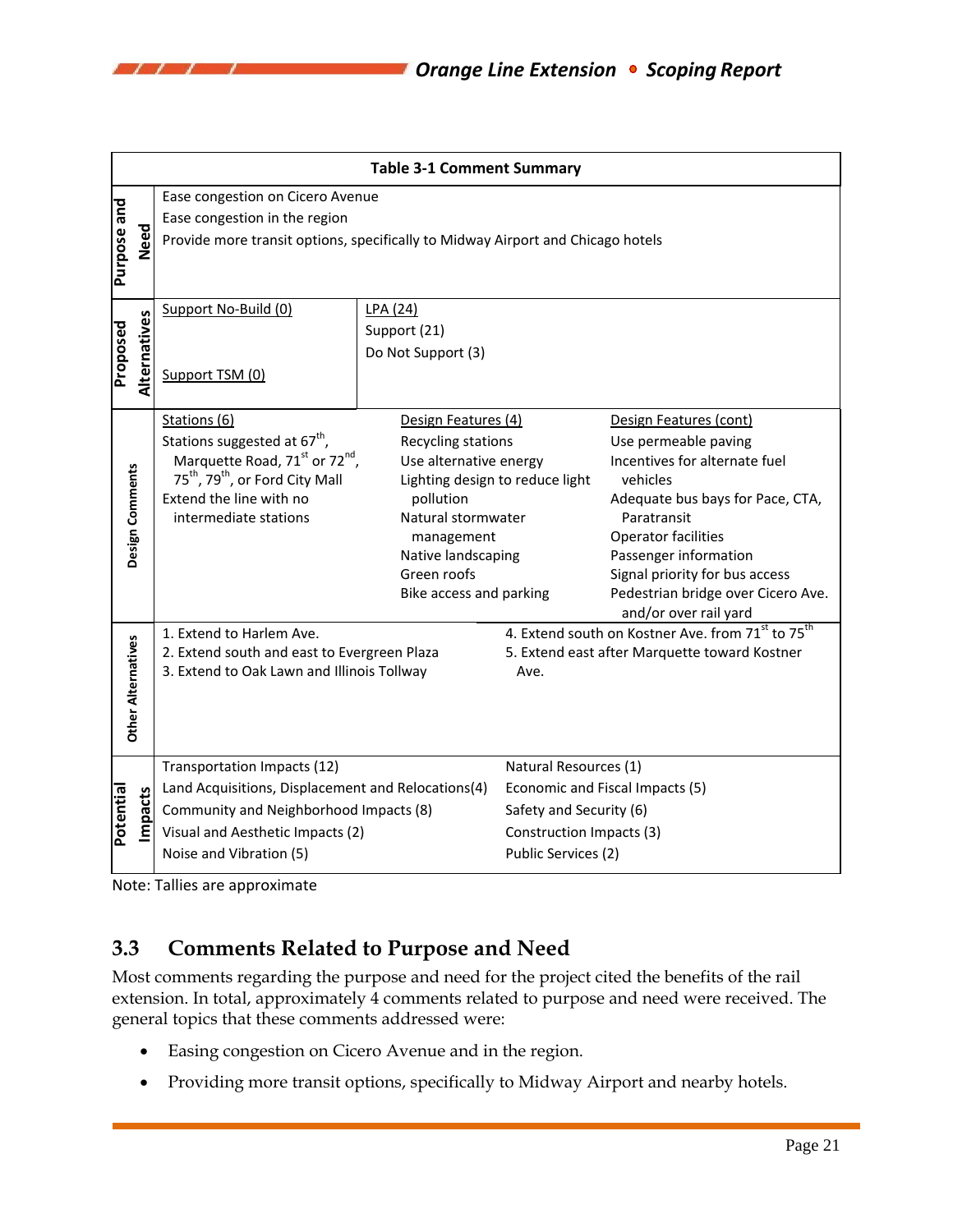# **3.4 Comments Related to Alternatives**

An approximate total of 24 comments specifically discussed the alternatives. The majority of the comments, approximately 21, supported the Locally Preferred Alternative (LPA). Many comments simply indicated a preference for the Locally Preferred Alternative without indicating the reason for their choice. Those that did comment on reasons for supporting the LPA included benefits for businesses and travelers and the potential for congestion relief among the reasons for their support. Three comments opposed the extension citing noise, the proximity to backyards and to business. A few comments mentioned other alignments. There were no comments specific to the no build or the TSM alternative.

# **3.4.1 Locally Preferred Alternative (LPA)**

Approximately 21 comments were received expressing a preference for the LPA. Comments on this alternative included:

- Potential to enhance neighborhoods by easing congestion and providing more transit options.
- Potential to be beneficial to the environment.
- Potential conflict with FAA airspace at 67<sup>th</sup> Street (also known as Marquette Road in study area).
- Potential to increase litter and crime around the stations.
- Potential to increase congestion on Cicero Avenue and around the stations.
- Potential construction effects.
- Potential noise and vibration impacts.
- Potential impacts to parking around the stations.
- Potential to increase rodent problems.
- Concern about the cost.
- Potential disruption to the neighborhood and quality of life.

### **3.4.2 Station Locations and Connections**

Approximately six comments suggested station locations and connections that the Orange Line Extension could make. The comments pertaining to station locations and connections included:

- Extend line to Ford City with no stations in-between.
- A station at 67<sup>th</sup> Street, 71<sup>st</sup> Street, 75<sup>th</sup> Street and Ford City Station.
- A station at 67<sup>th</sup> Street to benefit area residents, college students and seniors that live at 67th and Cicero Avenue.
- A connection to Ford City Mall.
- A station between Midway and Ford City.
- A station at the shopping mall at 79<sup>th</sup> Street.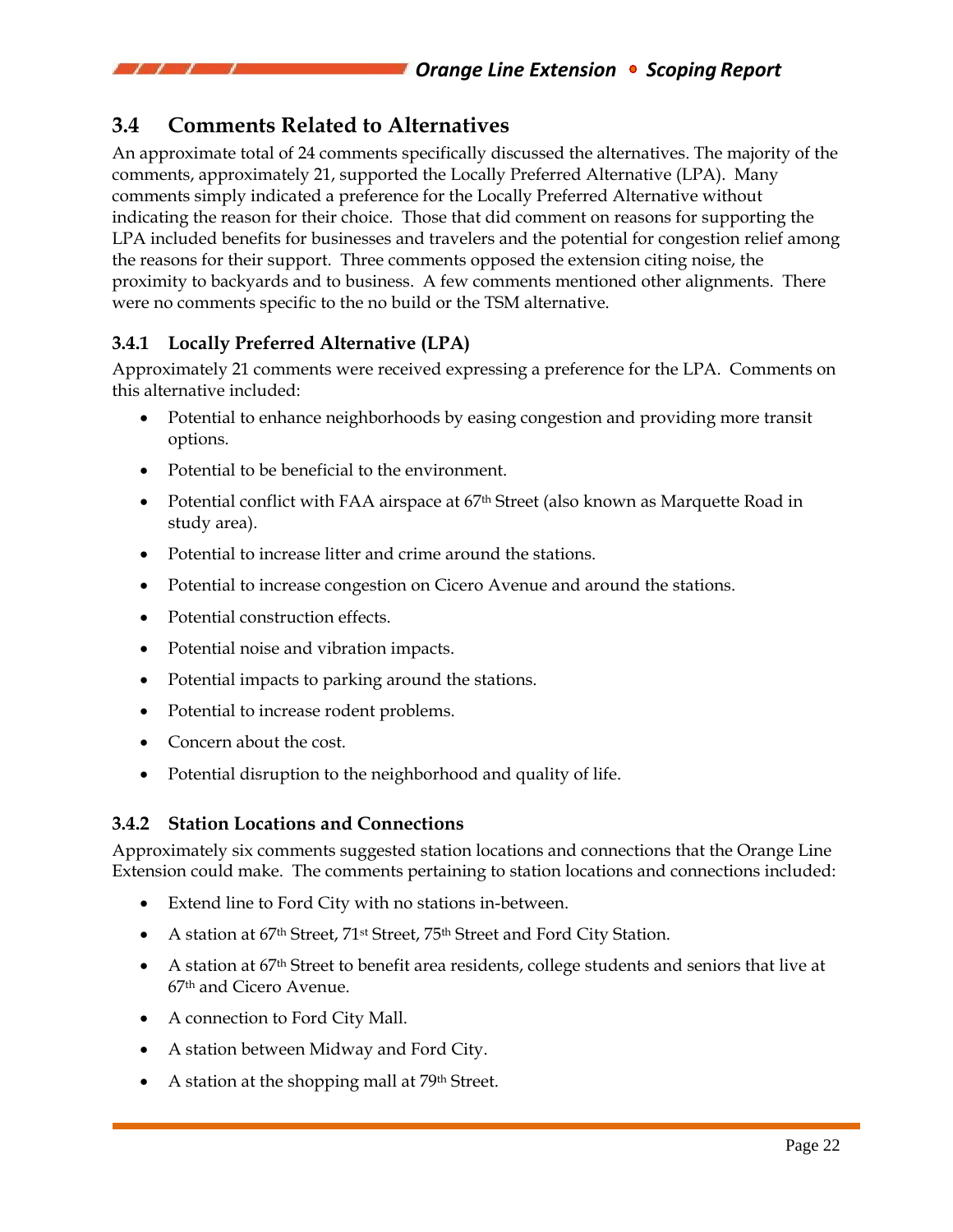- A station at  $67<sup>th</sup>$ ,  $71<sup>st</sup>$  and  $75<sup>th</sup>$  streets.
- A station at 72nd Street and Cicero Avenue.

Two comments referred to station locations outside the study area:

- A station in Chinatown.
- A station between 35th Street and Archer and Western.

### **3.4.3 Other Alignments**

CTA received approximately 17 comments suggesting alignments for the Orange Line Extension other than the LPA Alternative. A number of these comments were related to additional stations which are listed above in section 3.4.2 and several comments suggested that the extension should be longer than is proposed. Suggested alternative alignments included:

- Extend line further south than Ford City and east towards Western, offering service to/from Evergreen Plaza
- Extend line to Harlem Avenue rather than Ford City.
- Extend line south on Cicero Avenue to Oak Lawn and to Illinois Tollway.
- Extend line directly southbound on Kostner Avenue from 71<sup>st</sup> Street to 75<sup>th</sup> Street.
- Extend line east after Marquette Street toward Kostner Avenue.

#### **3.4.4 Design Features**

Approximately four comments were submitted suggesting additional design features to be taken into consideration. Suggestions regarding design features were primarily related to issues of sustainability. These features include the following:

- Recycling opportunities at stations and parking areas.
- Alternative energy options including solar, solar thermal, wind and more to provide electricity and heating/cooling.
- Solar arrays (on rooftops and large expanses) to return energy to the grid.
- Downward facing lighting to reduce light pollution.
- Bioswales and rain barrels.
- Native landscapes with little to no irrigation.
- Green roofs.
- Bicycle access and parking.
- Permeable paving for the park-and-ride areas.
- Charging stations for electric vehicles.
- Include sufficient bus bays at the stations to accommodate both Pace fixed/express routes, Regional ADA Paratransit services, and CTA bus routes.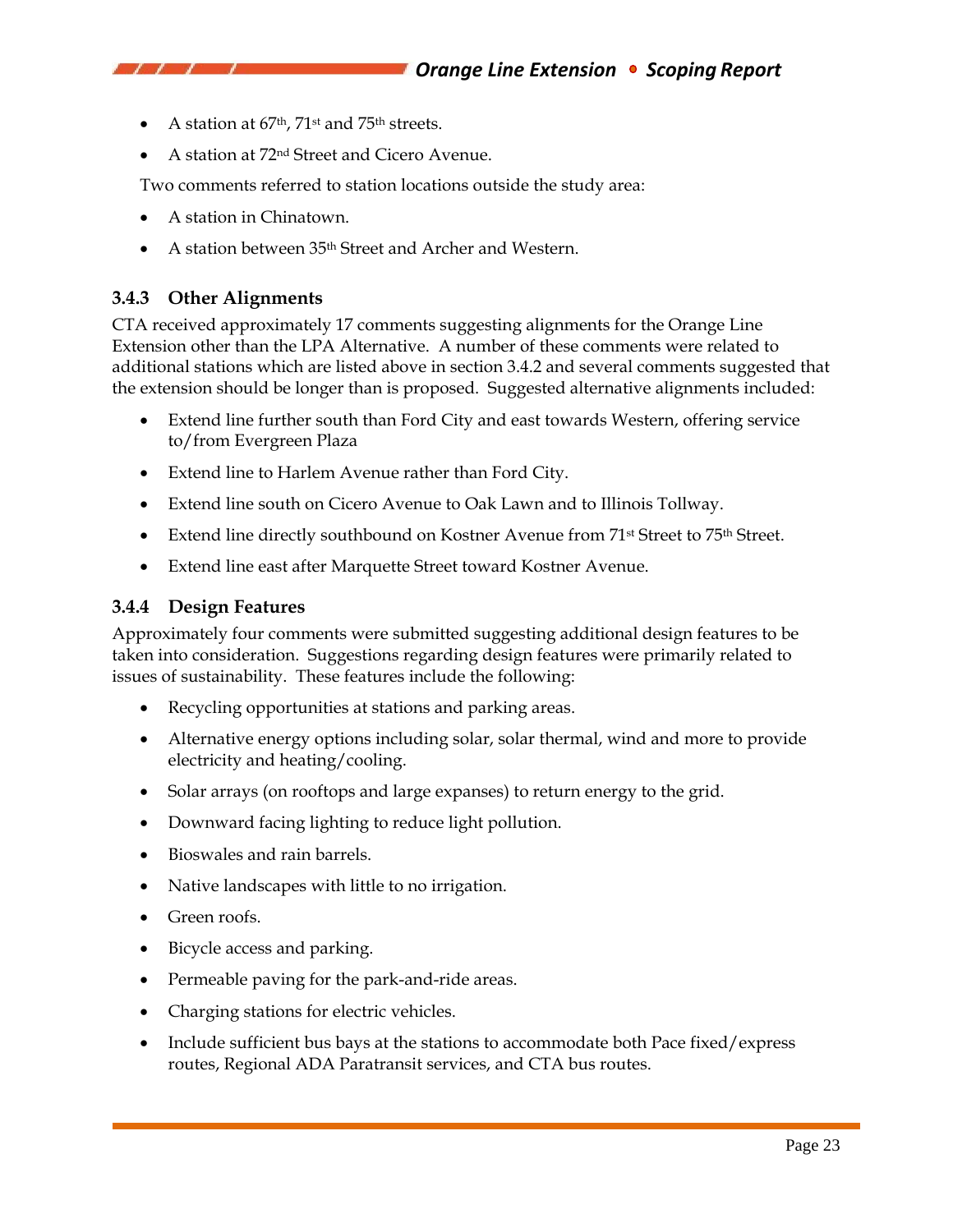- Include bus operator facilities and passenger information as well as bus priority access such as transit signal priority or bus-activated signals to allow buses to enter/exit the terminal with minimal congestion.
- A bridge over Cicero Avenue to accommodate pedestrians in Ford City over the tracks.

# **3.5 Comments Related to Potential Impacts**

Approximately 23 comments received pertained to specific potential impacts of the project. Commenters discussed a wide range of potential impacts, though the majority touched upon noise, safety, community compatibility, and transportation-related issues such as traffic, parking, and bike and bus access to park and rides. The comments on each type of impact are summarized in the following subsections.

# **3.5.1 Transportation Impacts**

Approximately 12 comments touched on potential transportation impacts including potential impacts to traffic circulation, parking, and access to park and rides by bikes, buses, and pedestrians. Comments included the following issues:

- Need for easy access for first responders such as police, fire and medical response during an emergency.
- Potential construction related impacts on traffic, especially on Cicero Avenue.
- Potential impacts to neighborhood parking.
- Potential effects on traffic patterns and congestion around airport and in the region.
- Need for parking permits in neighborhoods around stations.
- Need for bicycle and pedestrian access to parking garages and rail line.
- Use of bus services to access rail line.

# **3.5.2 Land Acquisition, Displacement, and Relocations**

Four comments about land acquisition, displacement, and relocations were received. The issues addressed in these comments include concern from the potential impacts to existing properties as a result of the project. One comment noted that environmental justice should be evaluated with relation to historical and/or privately owned parcels that may need to be acquired.

# **3.5.3 Community and Neighborhood Impacts**

Eight comments about neighborhood compatibility and potential community impacts were received. The comments focus primarily on compatibility issues with heavy rail transit extending behind homes in a residential neighborhood. Comments included the following issues:

- Issues of compatibility between heavy rail transit and residential neighborhoods.
- Potential to have beautification programs done for the area.
- Potential for increase in gang and homeless people around the stations.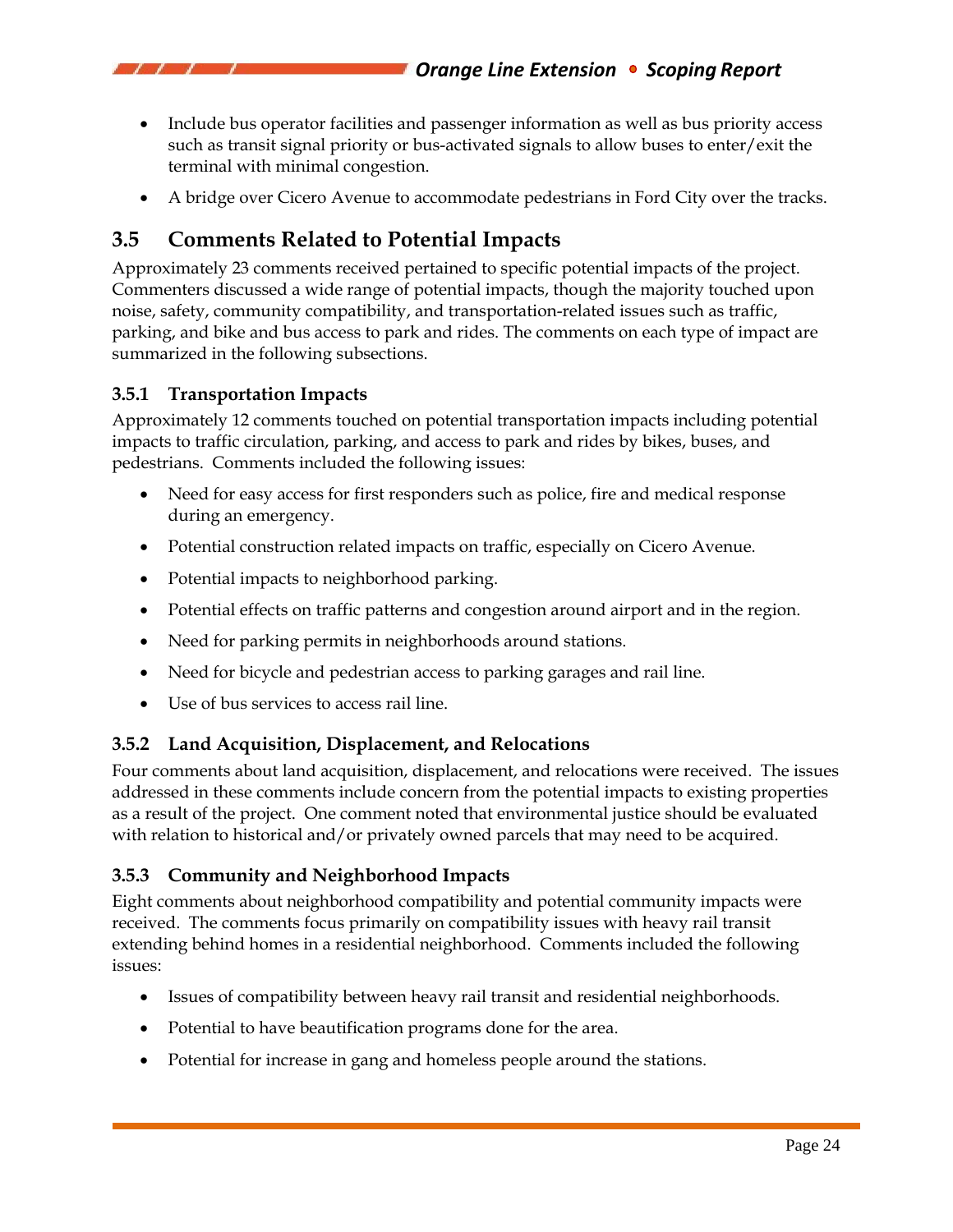### **3.5.4 Visual and Aesthetic Impacts**

Two comments about visual and aesthetic impacts were received. Comments were primarily related to the potential for blight around the stations and the general appearance of elevated tracks in the area.

#### **3.5.5 Noise and Vibration**

Approximately five comments about noise and vibration were received. The issues addressed in these comments included noise and vibration from the trains moving along the tracks and potential damage to buildings adjacent to the proposed transit line due to vibration (no specific buildings identified). One comment requested that the CTA do a detailed noise and vibration study, including the additive effects associated with Midway airport operation.

#### **3.5.6 Natural Resources**

One comment was received about natural resources. The issue addressed in the comment included the potential impacts related to flooding in the belt line area at 64<sup>th</sup> and 65<sup>th</sup> Street.

#### **3.5.7 Economic and Fiscal Impacts**

Approximately five comments received concerned the economic and fiscal impacts of the project. These comments included the following issues:

- Concerns about the project costs compared to other projects across the country.
- Potential impact to property values of the homes near the extension.
- Several suggested design variations were mentioned as potentially being lower cost options.

#### **3.5.8 Safety and Security**

Six comments about safety and security were received. Comments included the following issues:

- Ability of first responders to access construction areas.
- Potential need for additional security at 67<sup>th</sup> Street Station.
- Potential safety impact from overcrowded trains and buses.
- Potential impact for increased crime at stations and surrounding neighborhoods.

#### **3.5.9 Construction Impacts**

Three comments about construction effects were received. Comments included the following concerns:

- First responders need access to and through construction zones.
- Potential disruption of neighborhood traffic patterns and parking.
- Need for proper storage, removal and recycling of construction and demolition debris.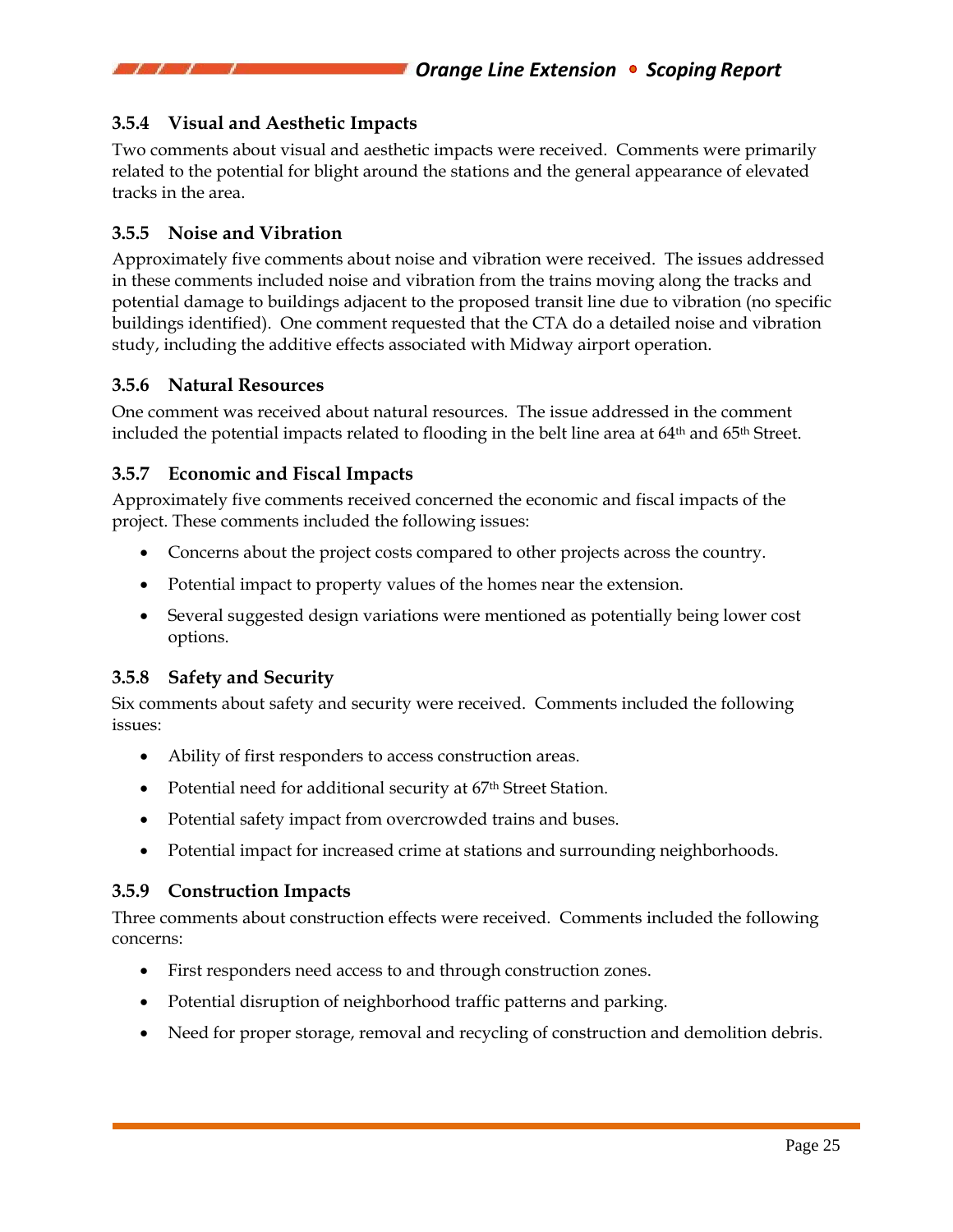# **3.6 Comments Submitted by Federal, State, and Other Agencies**

Eight agencies submitted comments during the scoping period. Most of the topics mentioned were also covered in the comments discussed in the previous sections. However, some of the agency comments presented new issues, including requests to ensure compliance with government-mandated policies and regulations, coordination among transit providers, and safety concerns. The agency comments are summarized in the following sections, and full text of the agency comments is provided in Appendix M. The concerns of all the agencies will be addressed both through the DEIS analysis and through on-going coordination with CTA.

There were no comments from federal agencies. Comment letters were received from two state agencies, one regional transit provider, three City of Chicago agencies, and two nearby Villages.

### **3.6.1 Comments Submitted by State Agencies**

The Illinois Environmental Protection Agency did not have any objections to the proposed project and highlighted the future need to obtain construction permits for construction stormwater management and the potential need to obtain permits from the US Army Corps of Engineers if there would be any in-water work. The Illinois State Police highlighted concerns for first responders including access to construction zones and access to elevated tracks.

### **3.6.2 Comments Submitted by Other Agencies**

The Pace suburban bus service, the City of Chicago Department of Streets and Sanitation, Chicago Department of Environment, Chicago Police Bureau of Patrol, Village of Bridgeview, and the Village of Oak Lawn submitted comments covering some of the topics mentioned in previous sections, as well as:

- Evaluate opportunities for sustainability actions such as recycling stations, use of solar energy, sustainable management of stormwater, incentives for use of fuel efficient or alternative fuel vehicles, and/or reuse and recycling of construction debris.
- Evaluate potential impacts of construction and operation on the need for services from other City departments including staffing levels and specialized rail training.
- Evaluate impacts on street lights, street lighting levels, and street trees.
- Evaluate potential security risks from concealed or remote access points.
- Arterial road access to proposed stations should be evaluated for adequate grade crossings, street parking, and intersection configurations to accommodate connecting bus movements.
- Station design should include consideration of access requirements for both Pace and CTA bus routes and Regional ADA Paratransit, operator facilities, passenger information, and bus priority access.
- Evaluation of connecting bus service to new stations should consider likely route restructuring that would occur to reduce service overlap.
- Potential impacts to wildlife and ecosystems, energy use, land use, natural resources, neighborhood compatibility, environmental justice, and noise and vibration.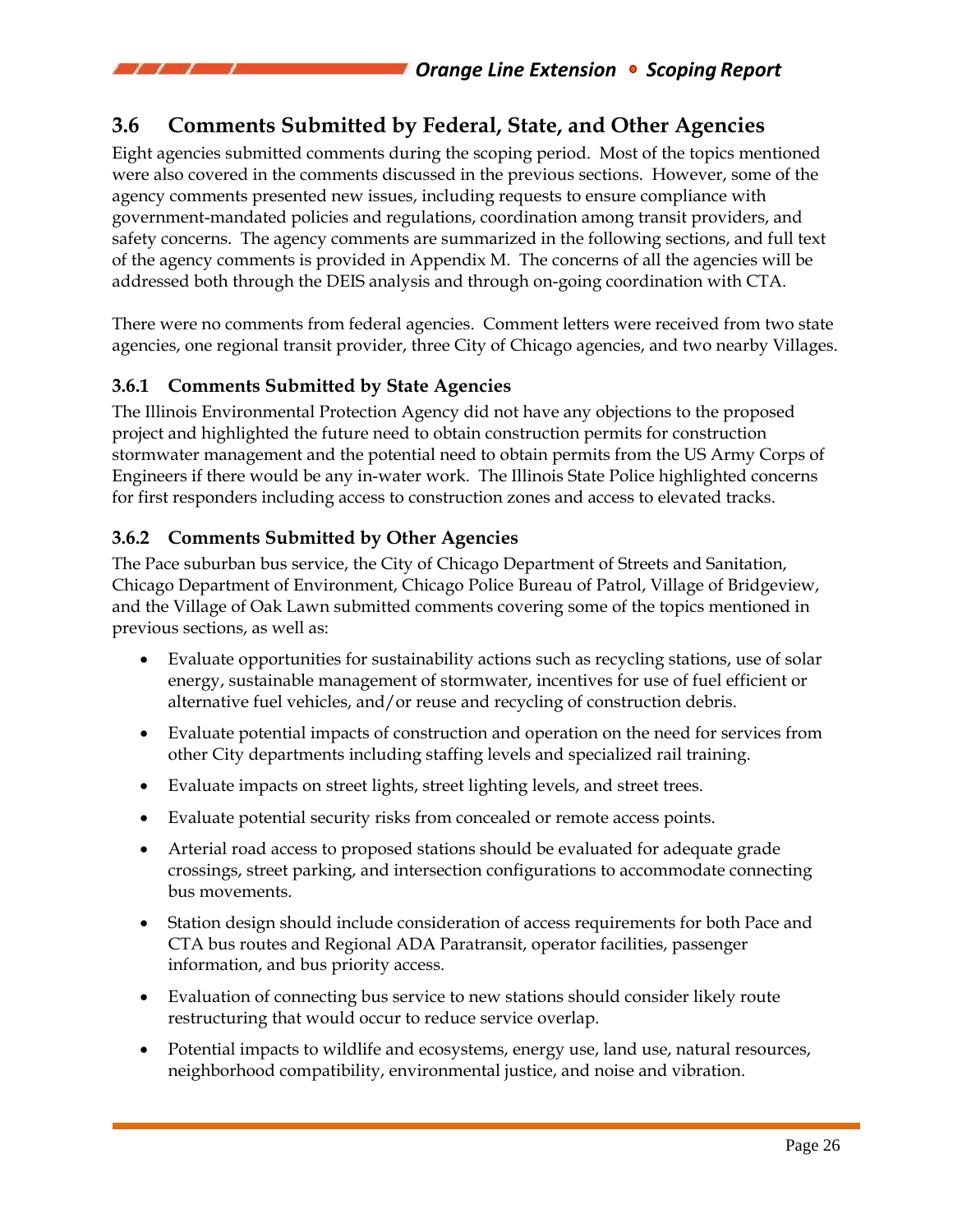

- Potential benefit to economic development, businesses and Toyota Park sports arena visitors.
- Need for flexible design to facilitate future extensions.

 $\prime$   $\prime$ 

• Need to include bicycle transportation considerations including bicycle/pedestrian greenbelt and bicycle parking in parking structures and bicycle access onto trains.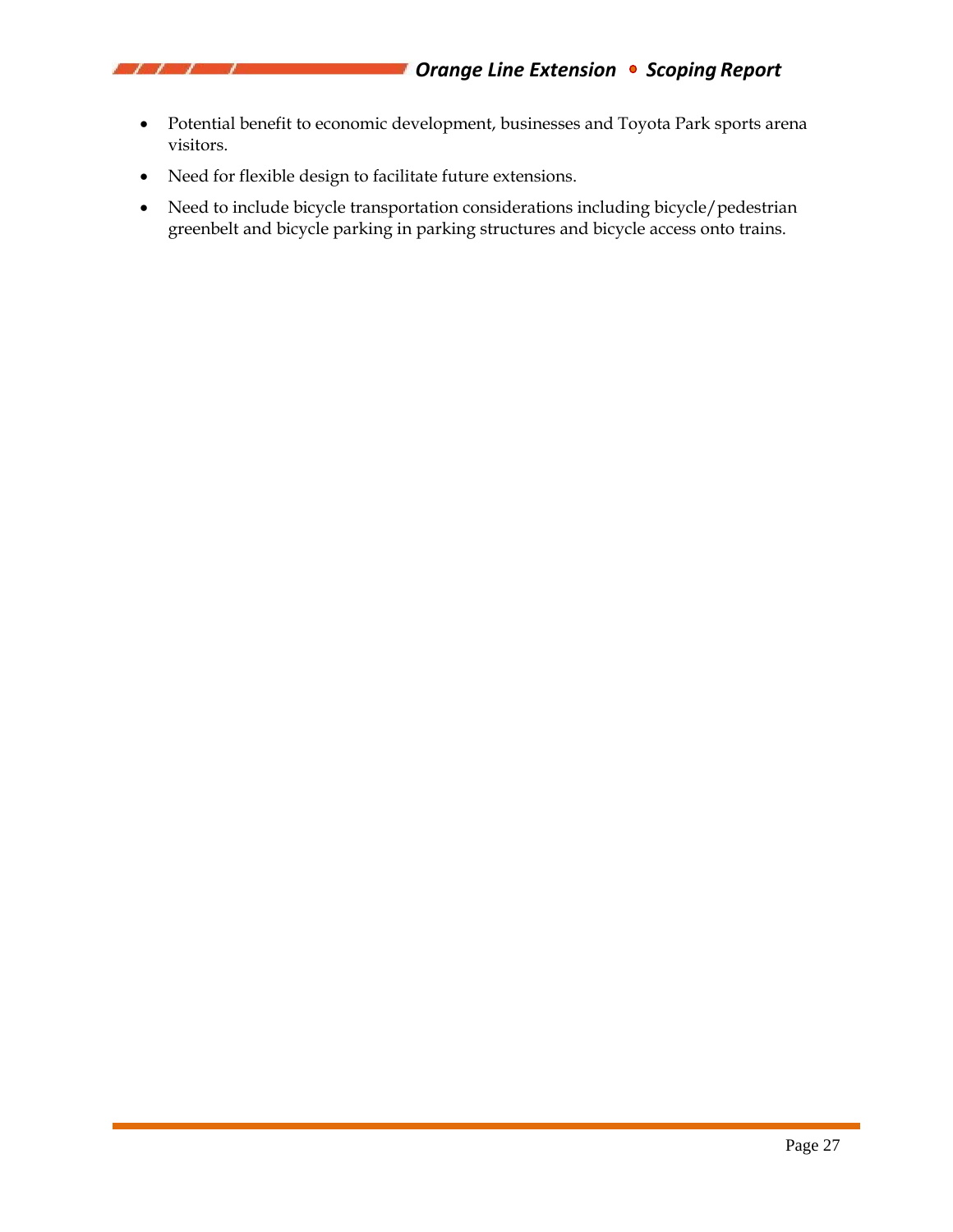# **Section 4 Responses to Comments**

# **4.1 Introduction**

The purpose of scoping is to provide an opportunity for agencies and the public to comment on the purpose and need, the range of alternatives proposed for analysis, and to help the project proponent identify issues that should be evaluated in the DEIS analysis. Therefore, all comments that fall within the scope of the NEPA process will be addressed in the DEIS. CTA will also continue to work closely with agencies and stakeholder groups to address issues identified through scoping.

# **4.2 Comments Related to Purpose and Need**

There were no comments directly related to the stated purpose of the project. A number of comments did affirm many of the previously identified needs for the project. The DEIS will expand and clarify the purpose and need statement in response to these comments.

# **4.3 Comments Related to Alternatives**

The Orange Line Extension project has completed an Alternatives Analysis (AA) and conducted early scoping on the potential range of alternatives. The results of that study may be found in the Locally Preferred Alternative Report (CTA 2009) and which is incorporated here by reference. The AA provides the reasoning for decisions regarding the identification and narrowing of the range of alternatives. The AA process identified an initial set of four corridors and eleven transit modal technologies. The process screened these options into a set of four conceptual alternatives that potentially met the project purpose. These alternatives were screened against criteria related to constructability, right-of-way constraints, impacts of configurations, and operational concerns. This screening step narrowed the range of alternatives to three build alternatives and a no build alternative and a transportation system management (TSM) alternative. These alternatives were screened against the goals, objectives, and evaluation criteria established for the project. In addition, input from stakeholders, the public, and agencies was solicited in the process of narrowing the range of alternatives. The AA process resulted in the identification of a locally preferred alternative (LPA), the No Build Alternative, and a TSM Alternative that will be carried forward into the DEIS.

Most commenters expressed a preference for the LPA. Comments that included reasons for a stated preference also provide insight into potential impacts or benefits of the alternatives. These insights into potential impacts are helpful in guiding the impact analysis of the DEIS. Comments that provide this insight are also counted as a comment on a particular resource discipline and will be included in the analysis of potential impacts.

A few comments expressed a preference for an alternative that is not currently proposed for consideration in the DEIS. The DEIS will summarize alternatives previously considered and eliminated and the process used to do so. Alternatives that do not meet the project purpose and need will not be evaluated further.